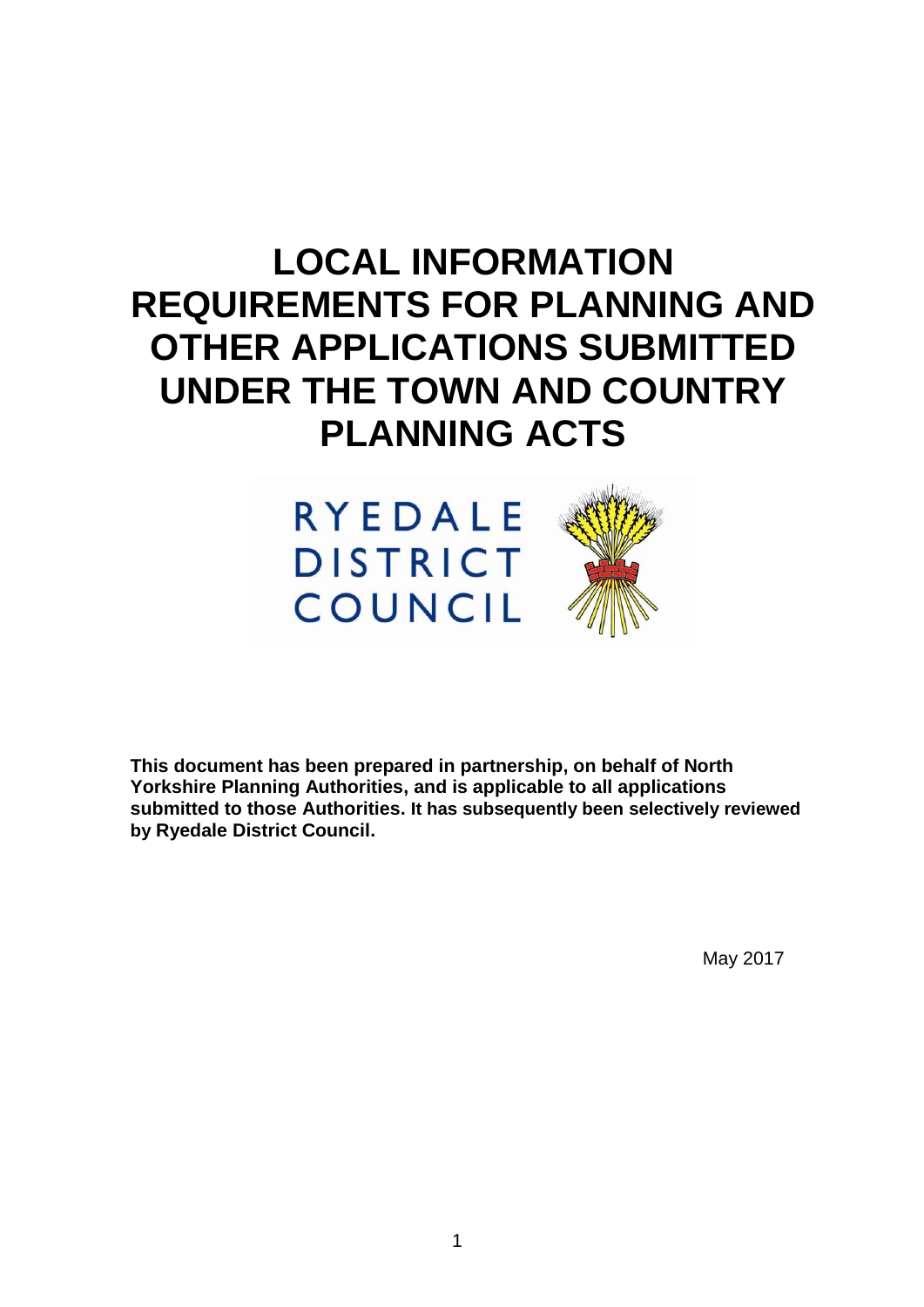# **CONTENTS**

|           |                                                                                     | Page           |
|-----------|-------------------------------------------------------------------------------------|----------------|
|           | <b>Introduction</b>                                                                 | 5              |
|           | <b>Protocol for Submission and Validation of Applications</b>                       | 7              |
| $\bullet$ | <b>Pre-Application Enquiries</b>                                                    | $\overline{7}$ |
| $\bullet$ | Validation of Applications                                                          | 8              |
| ٠         | Processing of Applications                                                          | 8              |
|           | Legal Agreements                                                                    | 9              |
|           | Summary                                                                             | 9              |
|           | <b>Information Requirements for Applications by Main</b><br><b>Application Type</b> | 11             |
|           | <b>Explanatory Guidance of Terms</b>                                                | 12             |
|           | <b>Standard Application Form</b>                                                    | 12             |
|           | <b>Location Plan</b>                                                                | 12             |
|           | Site/Block Plan                                                                     | 12             |
|           | <b>Existing and Proposed Elevations</b>                                             | 13             |
|           | <b>Existing and Proposed Floor Plans</b>                                            | 13             |
|           | Existing and Proposed Site Sections, Finished Floor and Site<br>Levels              | 13             |
|           | Roof Plan                                                                           | 14             |
|           | <b>Ownership Certificate and Notice</b>                                             | 14             |
|           | <b>Agricultural Land Declaration</b>                                                | 14             |
|           | Design and Access Statement                                                         | 14             |
|           | <b>Affordable Housing Statement</b>                                                 | 16             |
|           | <b>Air Quality Assessment</b>                                                       | 16             |
|           | <b>Biodiversity Survey and Report</b>                                               | 17             |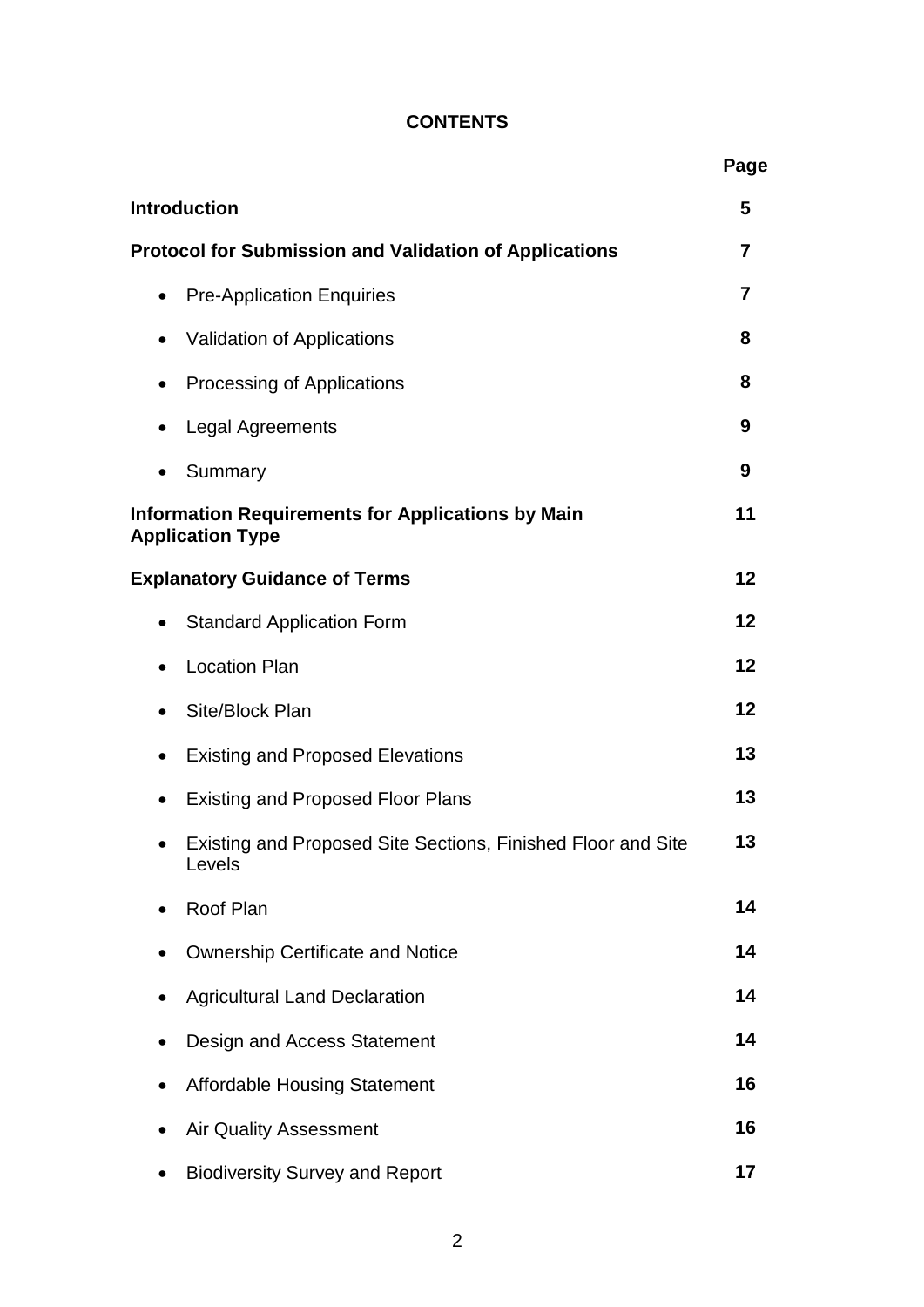| <b>Community Infrastructure Levy</b>                          | 17 |
|---------------------------------------------------------------|----|
| <b>Economic Statement</b>                                     | 18 |
| <b>Environmental Statement</b>                                | 18 |
| <b>Flood Risk Assessment</b>                                  | 18 |
| <b>Foul Sewerage and Utilities Assessment</b>                 | 19 |
| <b>Geotechnical Survey/Stability Report</b>                   | 20 |
| <b>Heritage Statement</b>                                     | 20 |
| <b>Hydrogeological Risk Assessment</b>                        | 21 |
| <b>Land Contamination Assessment</b>                          | 21 |
| <b>Landscaping Details</b>                                    | 22 |
| Landscape and Visual Impact Assessment                        | 22 |
| <b>Lighting Assessment</b>                                    | 22 |
| <b>Noise Assessment</b>                                       | 22 |
| Open Space Assessment                                         | 22 |
| <b>Parking Provision</b>                                      | 23 |
| Photographs and Photomontages                                 | 23 |
| Planning Obligations - Draft Heads of Terms                   | 23 |
| <b>Planning Statement</b>                                     | 23 |
| Site/Waste Management Plan                                    | 24 |
| <b>Statement of Community Involvement</b>                     | 24 |
| <b>Structural Survey</b>                                      | 24 |
| <b>Summary of Planning Applications</b>                       | 24 |
| Telecommunications Development - Supplementary<br>Information | 24 |
| Town Centre Uses – Evidence to Accompany Applications         | 25 |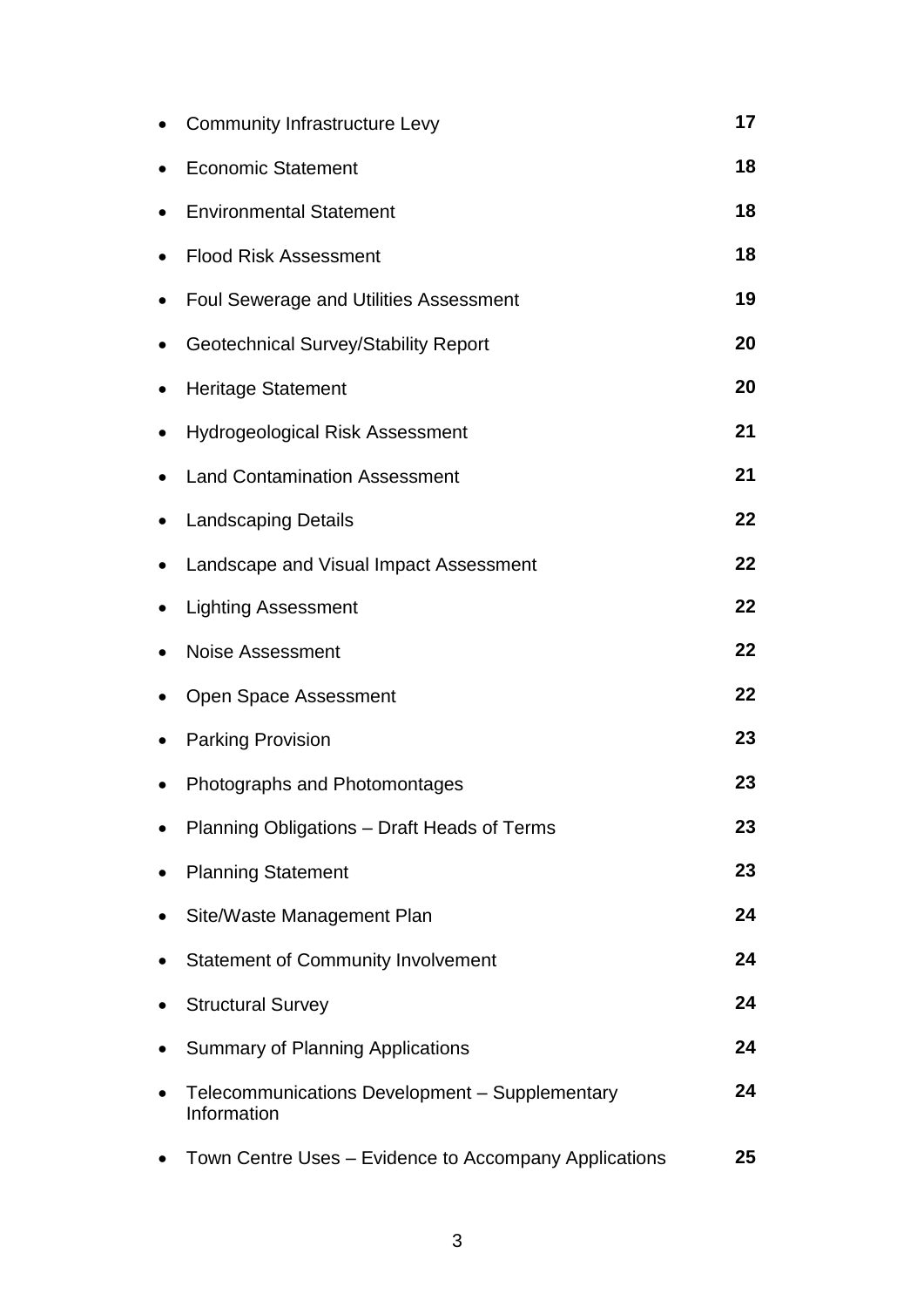| • Transport Assessment                    | 25 |
|-------------------------------------------|----|
| $\bullet$ Travel Plan                     | 25 |
| • Tree Survey/Arboricultural Implications | 25 |
| • Ventilation/Extraction Statement        | 25 |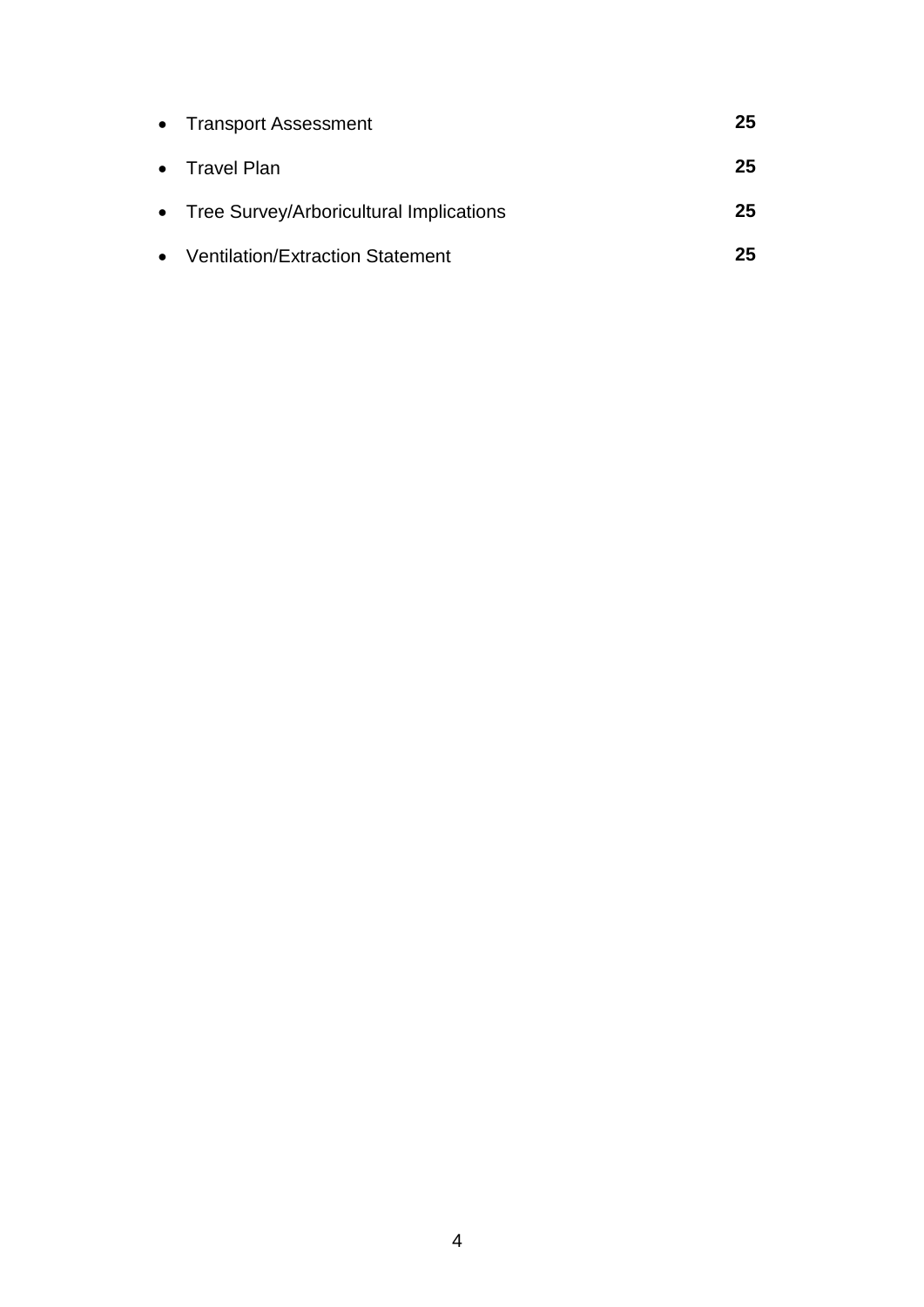# **1. Introduction**

- 1.1 In 2008 an amendment to the Town and Country Planning (General Development Procedure) Order 1995 introduced a mandatory standard national application form and associated information requirements for the validation of planning applications and other applications submitted under the Town and Country Planning Acts. The standard '1APP' form is now available online via the **[Planning Portal](http://www.planningportal.gov.uk/)**. In March 2010 and June 2013 the government issued revised guidance and regulations on information requirements and validation. Therefore the current version of this document has been published to take account of these requirements, as well as other changes in national and local planning policy as applicable to North Yorkshire.
- 1.2 The purpose of the validation arrangements is to :
	- provide a guide to the information that may be required at the outset;
	- enable the Local Planning Authority to provide applicants with certainty as to the information required;
	- enable the Local Planning Authority to have all the necessary information to determine the application and to draft the planning permission and all conditions;
	- minimise the need for further submission of additional information in order to allow Local Planning Authorities a reasonable opportunity to determine applications within the time periods established by Government; and,
	- ensure consistency in the approach taken by different Local Planning Authorities in registering and validating applications, whilst recognising the need for variation appropriate to local circumstances.
- 1.3 With this in mind, a group of the North Yorkshire Planning Authorities has sought through this document to set down a consistent and proportionate approach to the information that is required for all different types of applications. This will be kept under review every three years to ensure that it is meeting the above objectives in practice. In setting out these requirements, we are seeking to continue to minimise the number of applications (previously around 30%) which have had to be returned as invalid due to insufficient information or being wrongly completed.
- 1.4 This revised document takes full account of the Department of Communities and Local Government document '*[Guidance on Information Requirements and](http://www.communities.gov.uk/publications/planningandbuilding/validationguidance)  [Validation](http://www.communities.gov.uk/publications/planningandbuilding/validationguidance)*'. In drawing up these lists the key principles set out in the DCLG document have been carefully considered. In summary, these principles are:
	- Necessity
	- Precision
	- Proportionality
	- Fitness for Purpose
	- Assistance
- 1.5 Section 2 of this document explains the approach to the submission and validation of applications. Section 3 provides a list of requirements for each of the main types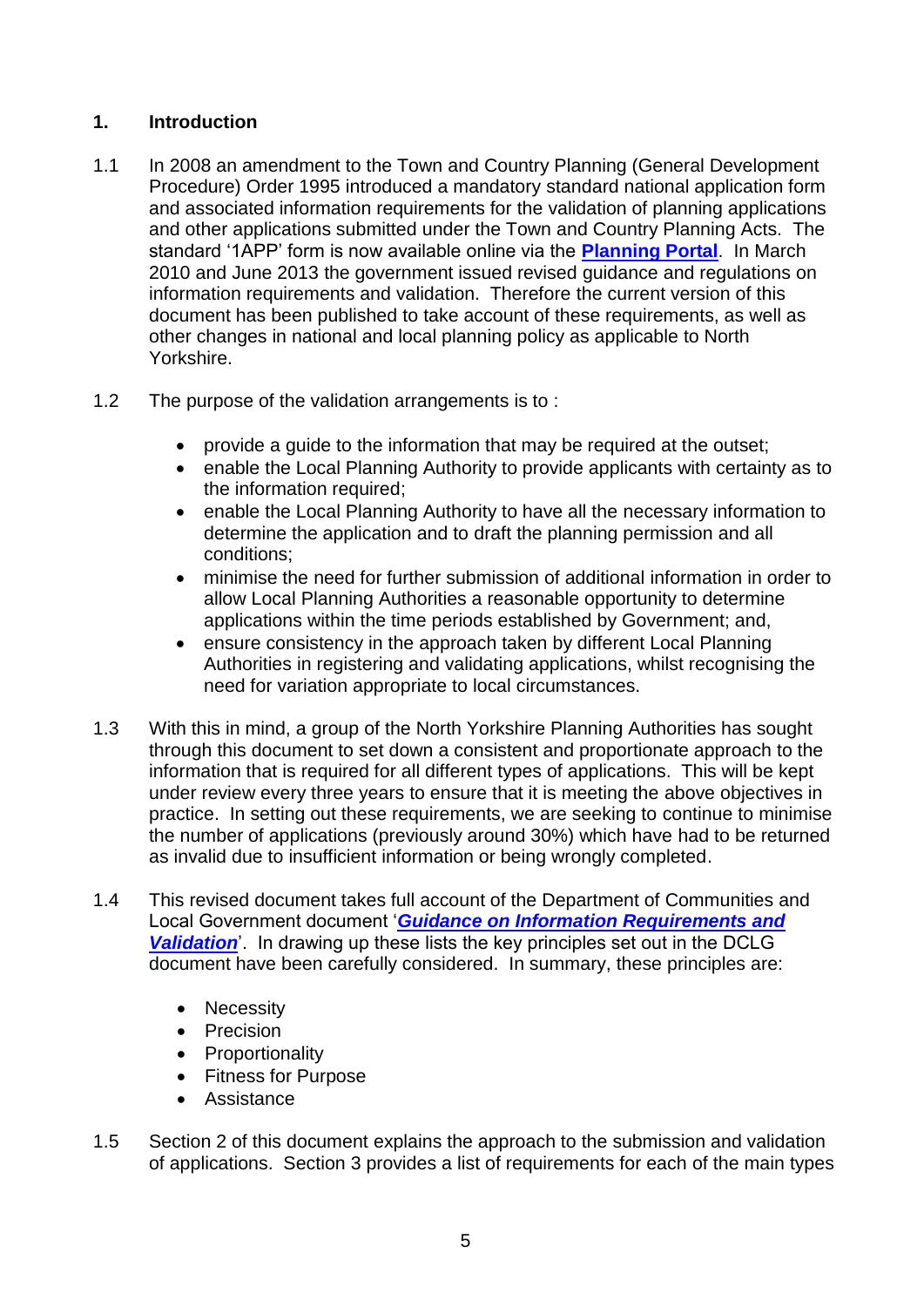of application made under the Town and Country Planning Acts. Where "combination" applications are made, then reference should be made to both of the individual requirements. Section 4 provides explanatory guidance to the terms used. If you are familiar with the process of submitting applications you should only need to refer to the relevant checklist for the application which you are making. The checklist will provide the bulk of the information that you need in order to submit a valid application, but more detailed information of the terms used as well as a general overview of the application process is provided in the following pages of this document if required. There is also a separate Appendix providing detailed guidance on the specialist area of Biodiversity and Geological Assessments. We hope that you find these documents useful.

- 1.6 Although not specifically covered by these requirements, applications can also now be made for extensions to the time limits for implementing permissions; nonmaterial amendments to existing permissions; and minor material amendments to existing permissions. Detailed information about the specific requirements for making such applications together with general guidance and background information can be found in the Communities and Local Government publication *[Greater Flexibility for Planning Permissions](http://www.communities.gov.uk/documents/planningandbuilding/pdf/1729942.pdf)*.
- 1.7 In the event of an unresolved disagreement between an applicant and the Local Planning Authority regarding the nature or extent of information required to validate any application, Section 6 of the Growth and Infrastructure Act along with the Town and Country Planning (Development Management Procedure (England) (Amendment) Order 2013, provide a formal route for an applicant to challenge the position taken by the Local Authority and appeal against non-determination after the statutory time limit has passed and no formal validation has taken place seeking to demonstrate that the information requested does not meet the tests set out in the **[National Planning Policy Framework](https://www.gov.uk/government/uploads/system/uploads/attachment_data/file/6077/2116950.pdf)** and the Act.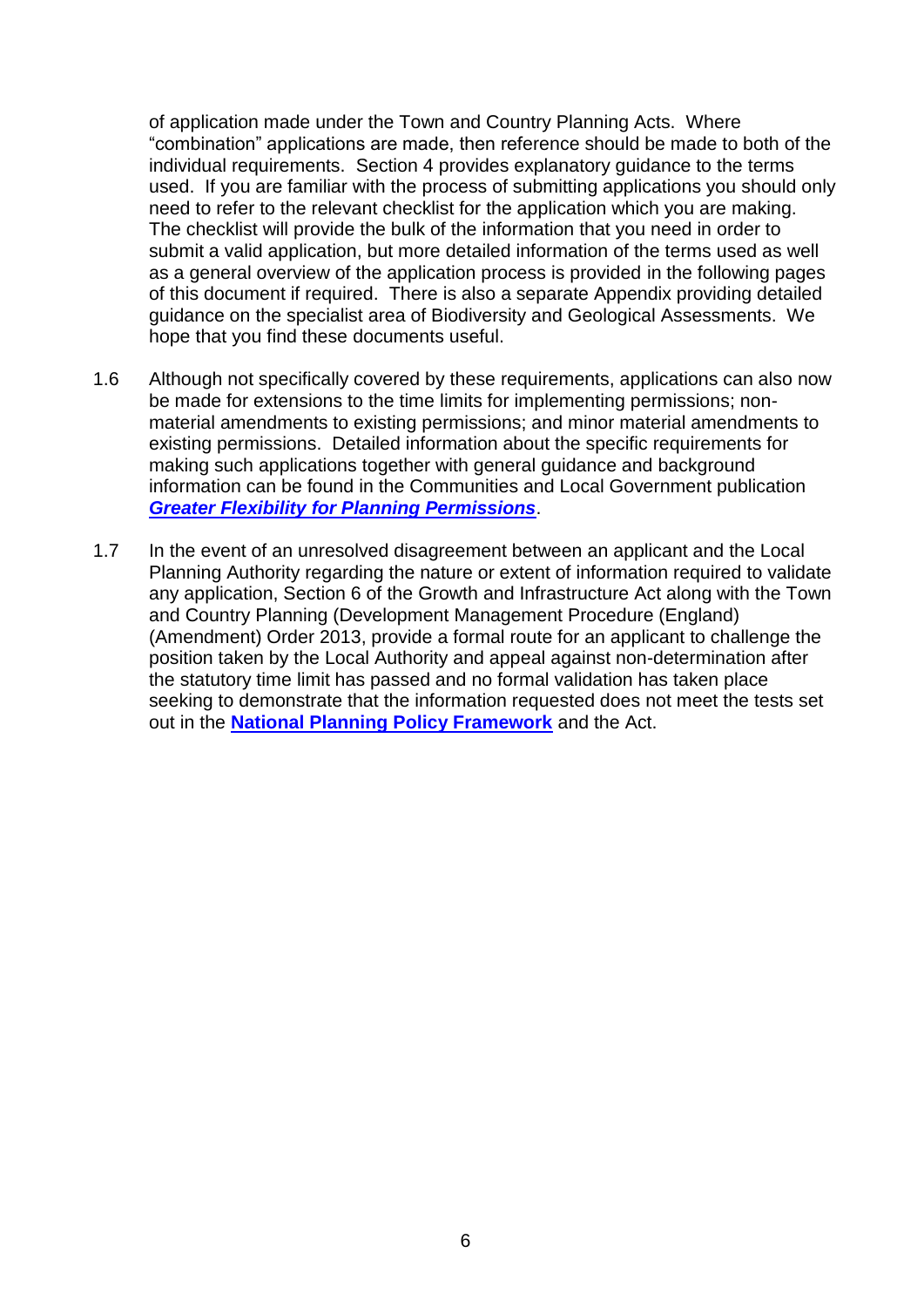# **2. Protocol for Submission and Validation of Applications**

# **Pre-Application Enquiries**

- 2.1 The Local Planning Authority welcomes the opportunity for pre-application discussions with a Planning Officer prior to the formal submission of an application to:
	- (a) confirm the scope of the information in the application;
	- (b) address whether the proposal may need to be amended to comply with the Council's policies in the Development Plan and other Officer advice; and,
	- (c) to seek a view on whether planning permission is likely to be granted.

This advice is given without prejudice to the final recommendation on the proposal, which will be made in the light of consultation responses and detailed consideration of the application. Ryedale District Council do make a charge for this service, and the forms are available on the website. The Council strives to respond to these inquires in within 28 days, depending upon staffing and other resources; it is not possible for them to be prioritised over planning applications.

- 2.2 It is recognised that for reasons of urgency some applications may be submitted without the benefit of pre-application advice. The Council will vet applications on receipt and inform the agent/applicant if the plans and supporting information is sufficient to register the application. It will be necessary to submit all required documents with the application as set out in the Council's published validation criteria for the application to be formally accepted and registered.
- 2.3 It may be necessary in relation to some supporting information to carry out presubmission consultation with technical consultees, for example, the Environment Agency, Yorkshire Water, Natural England, North Yorkshire County Council or Historic England as appropriate, prior to the formal registration of the application. It is expected that such consultation will automatically be part of the pre-application process for all major<sup>1</sup> applications and that applicants for other application types will carry out such consultation where particular technical issues are identified at the pre-application stage.
- 2.4 For some particularly complex cases, the Council will set up a "Development Team" to involve some of the above Services and Agencies in dealing with the application. For larger scale strategic schemes the applicant may decide to enter into a Planning Performance Agreement (PPA) with the Council. In such circumstances, the contents of this document remain valid although the precise form and content of applications would be subject to more bespoke requirements to be agreed as part of the PPA with the Council.

 $\frac{1}{1}$ "Major" developments comprise proposals for ten or more dwellings; an outline application for residential development on a site of more than 0.5 hectare; new building(s) of more than 1,000 sq. m. floorspace; or development on a site of more than 1 hectare.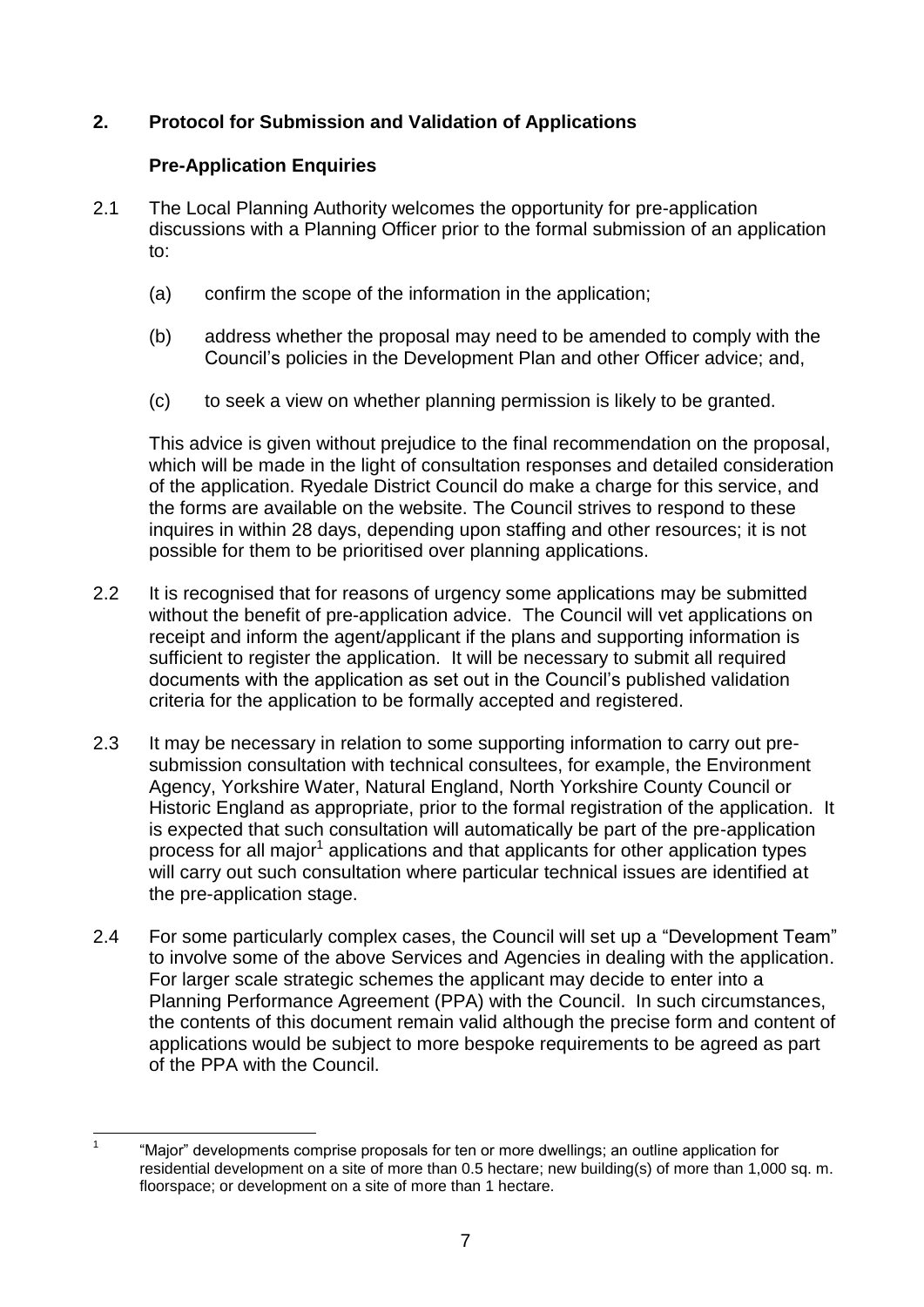- 2.5 On larger schemes, particularly where design is critical, the applicant will also be encouraged to submit the proposals for consideration by a Design Review Panel at the pre-application stage. Depending on the importance of the scheme, this may occur at a national, regional or local level. Applicants are encouraged to discuss this at an early stage with the Council to establish the most appropriate arrangements.
- 2.6 All applicants, but particularly those bringing forward major development schemes, are encouraged to carry out pre-application public consultation with appropriate sections of the public (e.g. neighbours directly affected, Parish/Town Council or specific interest groups) in accordance with the Council's published "Statement of Community Involvement". When considering whether or not to engage in preapplication consultation, applicants should be aware that seemingly minor proposals can sometimes be significant, or even controversial, for local people. Therefore, it is often advisable to take a precautionary approach and to engage with those that may be affected whenever possible.

# **Validation of Applications**

- 2.7 The Council will not register or validate an application if it is incomplete: if all essential information listed in the appropriate validation criteria is not provided in a complete form. We will, however, always seek to take a proportionate view on seeking information, and will only require further details where this is genuinely necessary for the application to be properly considered, this may be at validation, or in the determination of the proposed development.
- 2.8 Under the provisions of Regulation 4 of the Town and Country Planning (Applications) Regulations the Council also has power in the course of dealing with an application to require an applicant to :
	- (a) supply any further information, and accept outline applications, plans and drawings necessary to enable them to determine the application; or
	- (b) provide one of their officers with any evidence in respect of the application as is reasonable for them to call for to verify any particulars of information given to them.
- 2.9 If an application is subsequently found to be invalid following registration, the time period for determination will be suspended until such time as it becomes valid and the period for determination of the application reset. However, where information is found to be insufficient the Council is more likely to follow the course of action set out in paragraphs 2.10 - 2.14 below.

#### **Processing the Application**

2.10 The opportunity to make significant changes to an application, after validation, is severely limited. Significant changes, i.e. revised plans which require reconsultation, may not be accepted, because the re-consultation may not be able to be carried out and a decision made inside the 8 or 13 week target. Applicants may, however, be able to make changes to plans to address issues raised by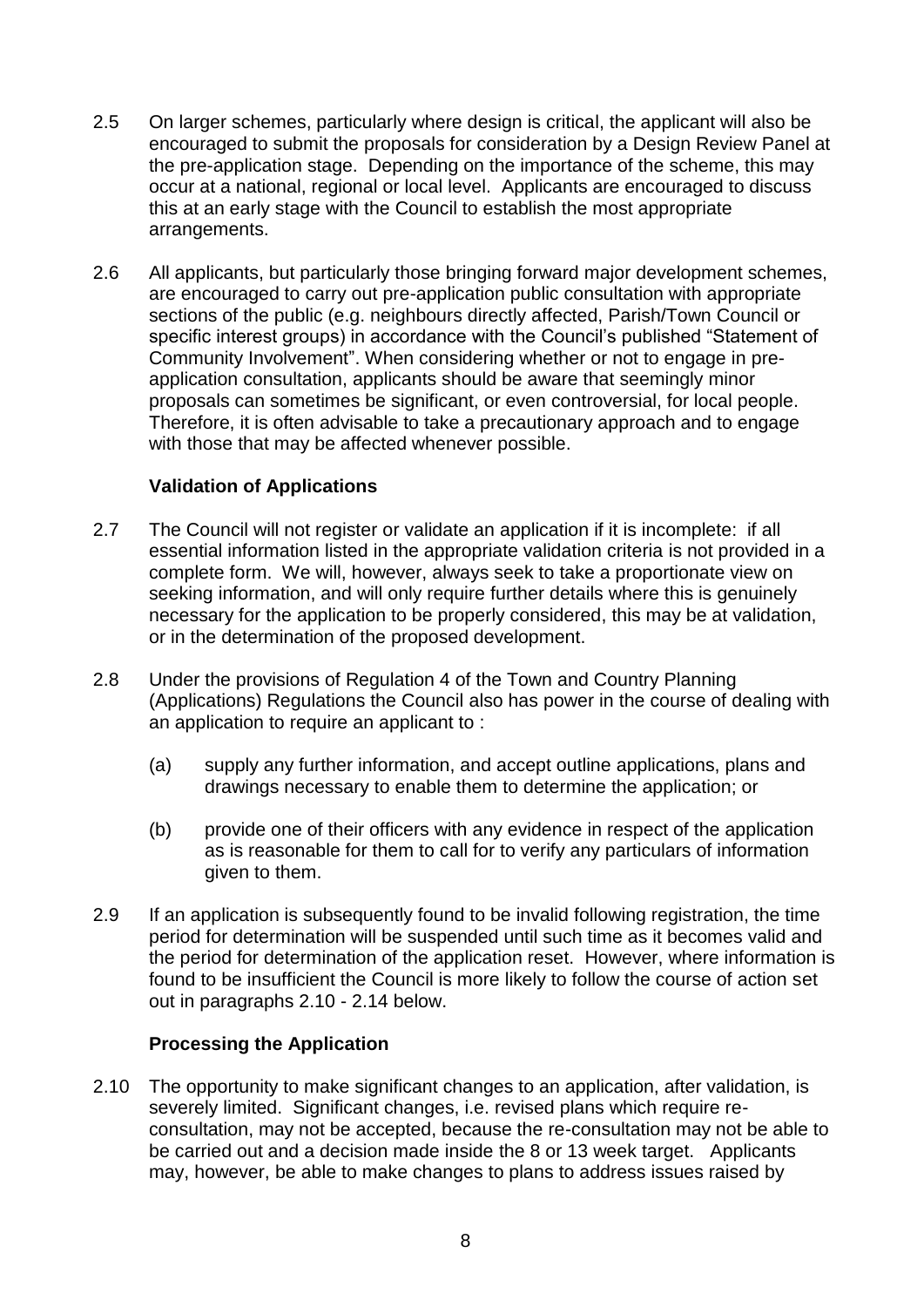Officers and consultees, if time permits during the process of consideration. In every case the submission of revised details must be accompanied by a schedule clearly setting out the proposed changes.

- 2.11 Fresh drawings or modifications that significantly alter the nature or description of the proposal will not normally be accepted after validation. If such a change is unavoidable, the Council will ask for a fresh application.
- 2.12 Where an application has been validated but needs significant alteration to make it acceptable, or where pre-application advice to overcome problems has not been followed, the Council will consider the application as submitted and this may result in a recommendation of refusal. The applicant may, however, withdraw the application and submit a new application for a revised scheme before a decision is made. There is normally no fee for the first such resubmission.
- 2.13 Prior to a recommendation of refusal being made on an application, the agent/applicant will be informed and given the opportunity to withdraw the application if it is clear that there would be no other acceptable outcome. These applications can normally be resubmitted in revised form, with no fee.
- 2.14 Where a major application has been validated but then needs significant alteration to make it acceptable, and the applicant/agent has taken steps to provide such information, but the scheme will go beyond the expected timescale for determination, the Local Planning Authority would require that an extension of time is agreed in writing. Otherwise the scheme may be recommended for refusal.

# **Legal Agreements**

- 2.15 These are legal undertakings under Section 106 of the Town & Country Planning Act 1990 and either take the form of a Planning Agreement between the applicant, the Council and possibly other parties, or alternatively a Unilateral Undertaking made by the applicant alone. Along with payments required under the Community Infrastructure Levy, they are normally used to secure infrastructural improvements which are required in connection with the development, such as on-site open space and the provision of affordable housing (or contributions). Whenever possible, conditions will be used in preference to planning obligations, but there are circumstances (such as where commuted payments) where they are unavoidable. Where possible, applicants are requested to use Unilateral Undertakings rather than entering into Section 106 Planning Agreements to meet planning obligations associated with development proposals.
- 2.16 Unilateral Undertakings and Planning Agreements should be substantially drafted during the preparation of the application or, where possible, should be included as part of the formal submission of the application. As a minimum, draft Heads of Terms outlining the key contents of a proposed Planning Obligation, where one is deemed likely to be necessary should be submitted with the application.
- 2.17 Where Undertakings or Agreements are not completed in time to allow approval of a development within the target timescale of 8 or 13 weeks and the delay lies with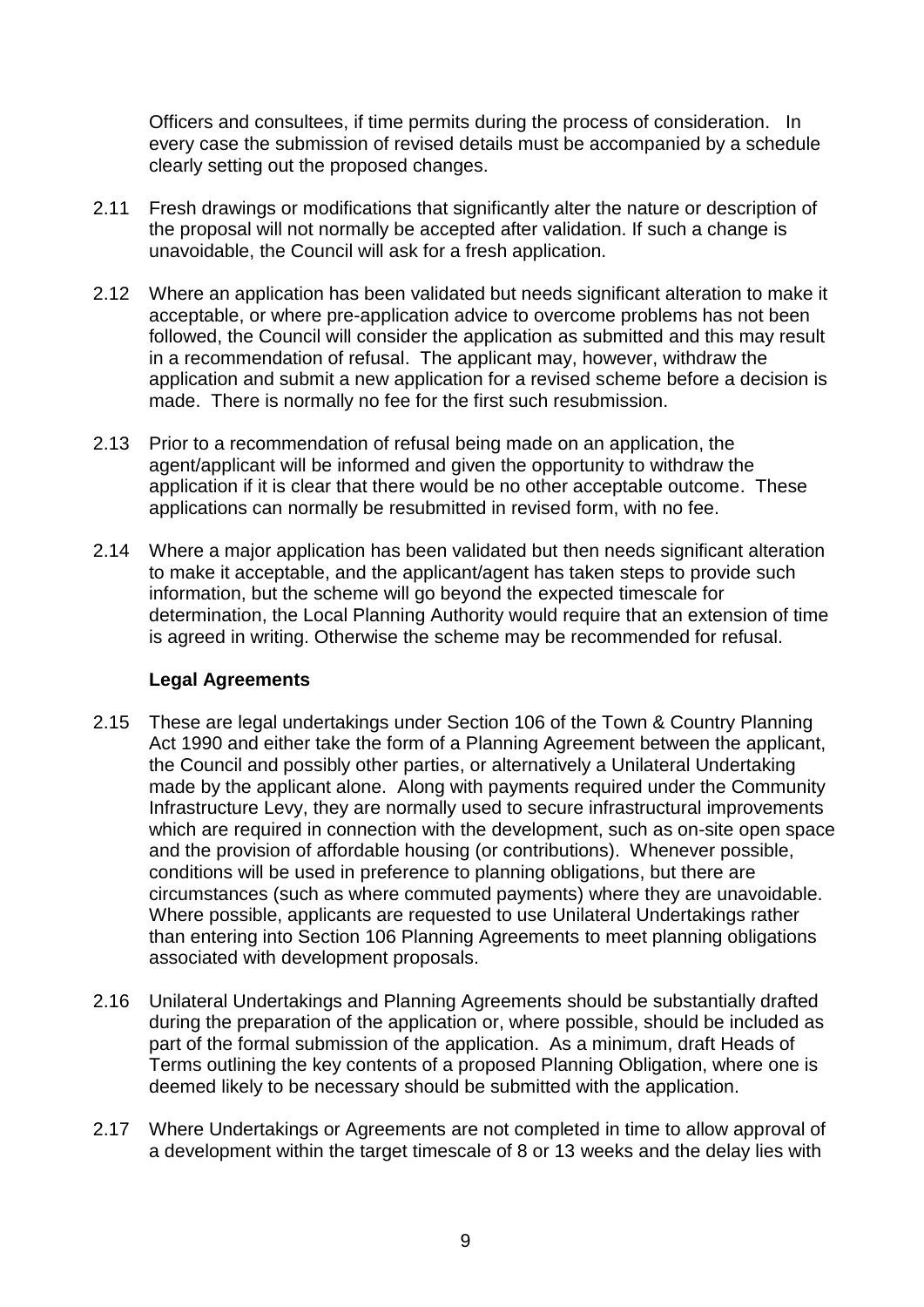the applicant, planning permission may be refused on the grounds of failure to meet a necessary obligation which is essential for the granting of planning permission.

#### **Summary**

The key elements of the Protocol for submission and validation of applications are :

- Compile a full application before formal submission.
- Promote consultation with the Local Planning Authority and key consultees before formal submission.
- "Front load" the application process by taking into account the views of other parties who will be involved in commenting on and considering the application.
- Significant alterations to applications cannot be made after registration/validation.
- The Council will make decisions in most cases within the relevant target of 8 or 13 weeks. Applicants/agents will be advised as soon as practicable if any application is to be recommended for refusal.
- Extensions of time, must be agreed in writing.
- Advance preparation of documents for Unilateral Undertakings or Planning Agreements will assist a prompt and favourable outcome.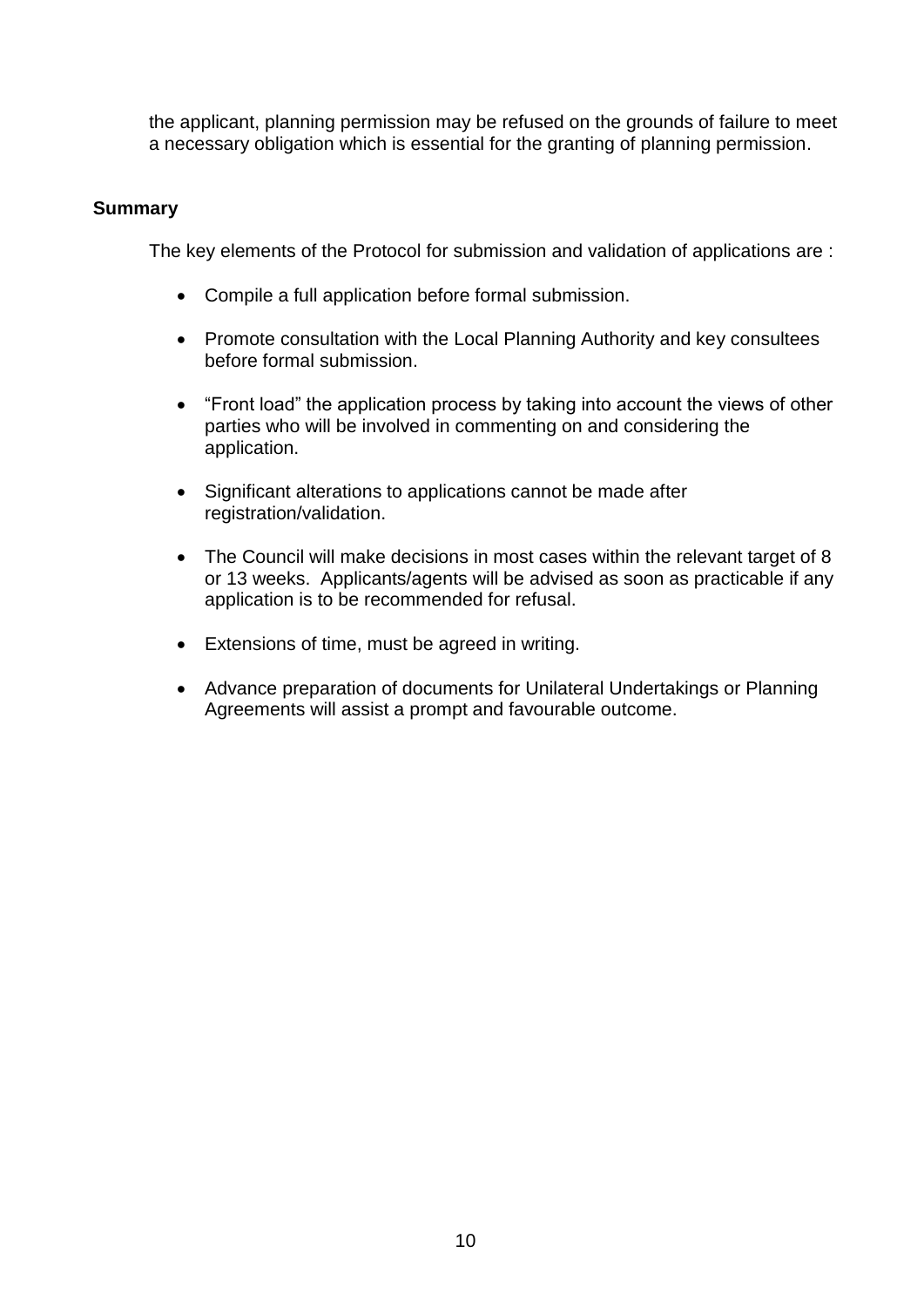# **3. Information Requirements for Applications by Main Application Type**

- 3.1 The relevant validation requirements for each type of application are set out in tabular form as a series of individual proformas for each type of proposal. These reflect any particular local requirements for the particular authority concerned and cover the following types of proposal :
	- **RDC 1: Householder Application for Planning Permission**
	- **RDC 2: Application for Outline or Full Planning Permission**
	- **RDC 3: Application for Approval of Reserved Matters**
	- **RDC 4: Application for Listed Building Consent**
	- **RDC 5: Application for Advertisement Consent**
	- **RDC 6: Application for Lawful Development Certificate**
	- **RDC 7: Application for Prior Notification of Proposed Development by Telecommunications Code System Operators**
	- **RDC 8: Application for Prior Notification of Agricultural or Forestry Development (including proposed buildings, roads, excavation/deposit of waste material from the farm and fish tanks)**
	- **RDC 9: Application for Tree Works : Works to Trees Subject of a Tree Preservation Order (TPO) or Notification of Proposed Works to Trees in a Conservation Area**
	- **RDC 10: Application for Approval of Details Reserved by Condition**
	- **RDC 11: Application for Removal or Variation of a Condition Following the Grant of Planning Permission (Section 73 of the Town and Country Planning Act 1990)**
	- **RDC 12: Application for Hedgerow Removal Notice**
	- **RDC 13: Application to Modify or Discharge a Section 106 Planning Obligation (Section 106A of the Town and Country Planning Act 1990)**

Please refer to Section 4 below for more detailed explanatory guidance of the terms used.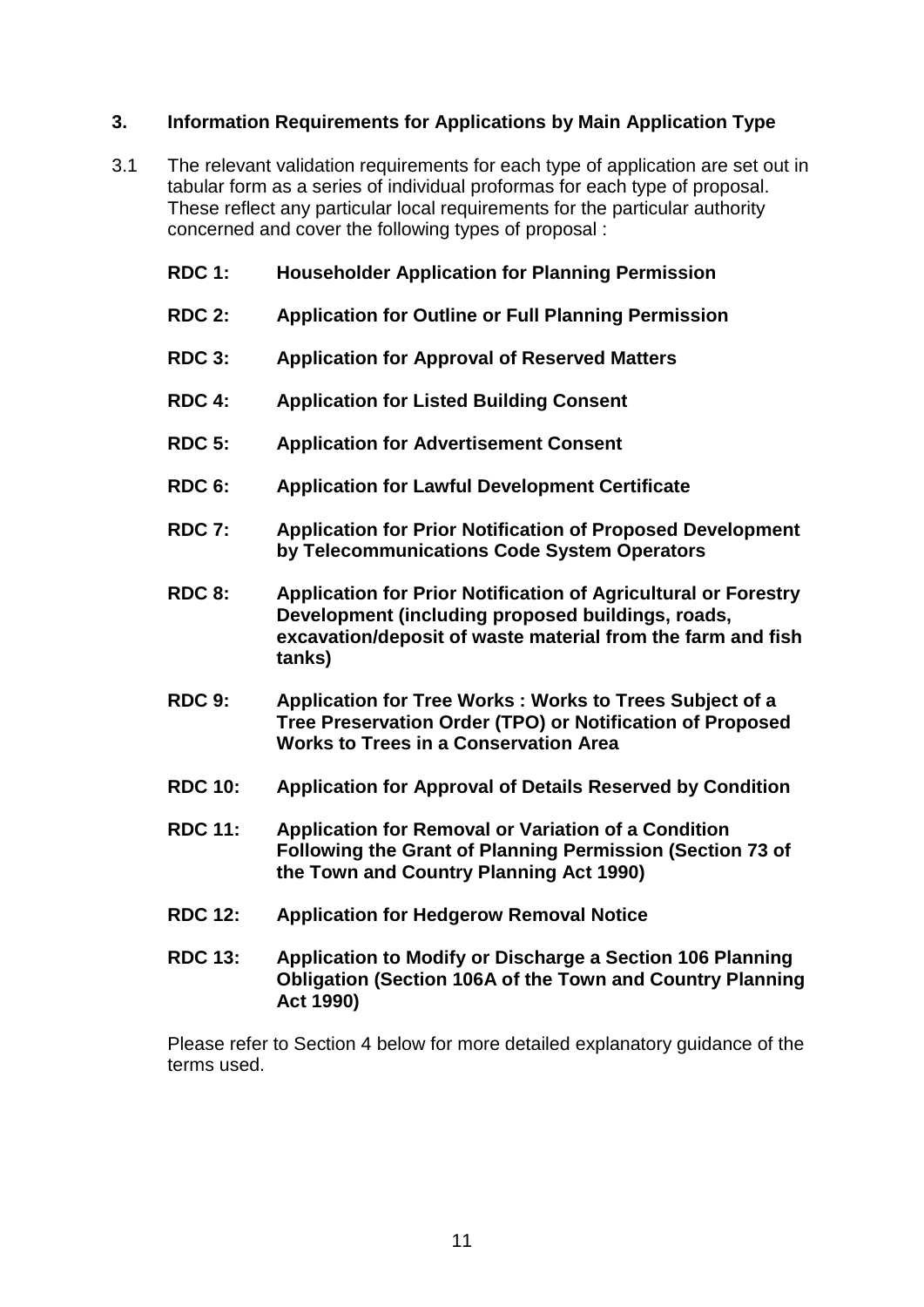# **4. Explanatory Guidance of Terms**

# **Standard Application Form**

Since April 2008, all applications have had to be presented on the standard "**[1APP](http://www.planningportal.gov.uk/PpApplications/loginRegister.jsp)**" application form, which is available electronically. We would encourage you to submit your application electronically wherever possible, as this provides opportunities for improved efficiency and reduced costs. However you still have the option of submitting a paper based application if you wish, in which case one original and three additional copies of the completed standard application form should be submitted. In some circumstances you may be requested to submit more than four sets of documents copies, but four is the statutory requirement for a valid application.

# **Location Plan**

All applications must include copies of a location plan based on an up-to-date map. This should be at a scale of 1:1250 or 1:2500 and normally on A4 or A3- sized paper. In exceptional circumstances plans of other scales may also be required. Plans should wherever possible show at least two named roads and surrounding buildings. The properties shown should be numbered or named to ensure that the exact location of the application site is clear.

The application site should be edged clearly with a red line. It should include all land necessary to carry out the proposed development – for example, land required for access to the site from a public highway, visibility splays, landscaping, car parking and open areas around buildings.

A blue line should be drawn around any other land owned by the applicant, close to or adjoining the application site.

#### **Site/Block Plan**

The site/block plan should be drawn at a scale of 1:100, 1:200 or 1:500.

All such plans should accurately show :

- a) The direction of North.
- b) The proposed development, in relation to the site boundaries and other existing buildings on the site, with written dimensions including those to the boundaries

and the following, unless there are no such features:

- c) All the buildings, roads and footpaths on land adjoining the site including access arrangements.
- d) All Public Rights of Way crossing or adjoining the site.
- e) The position of all trees on the site, and those on adjacent land that could influence or be affected by the development.
- f) The extent and type of any hard surfacing.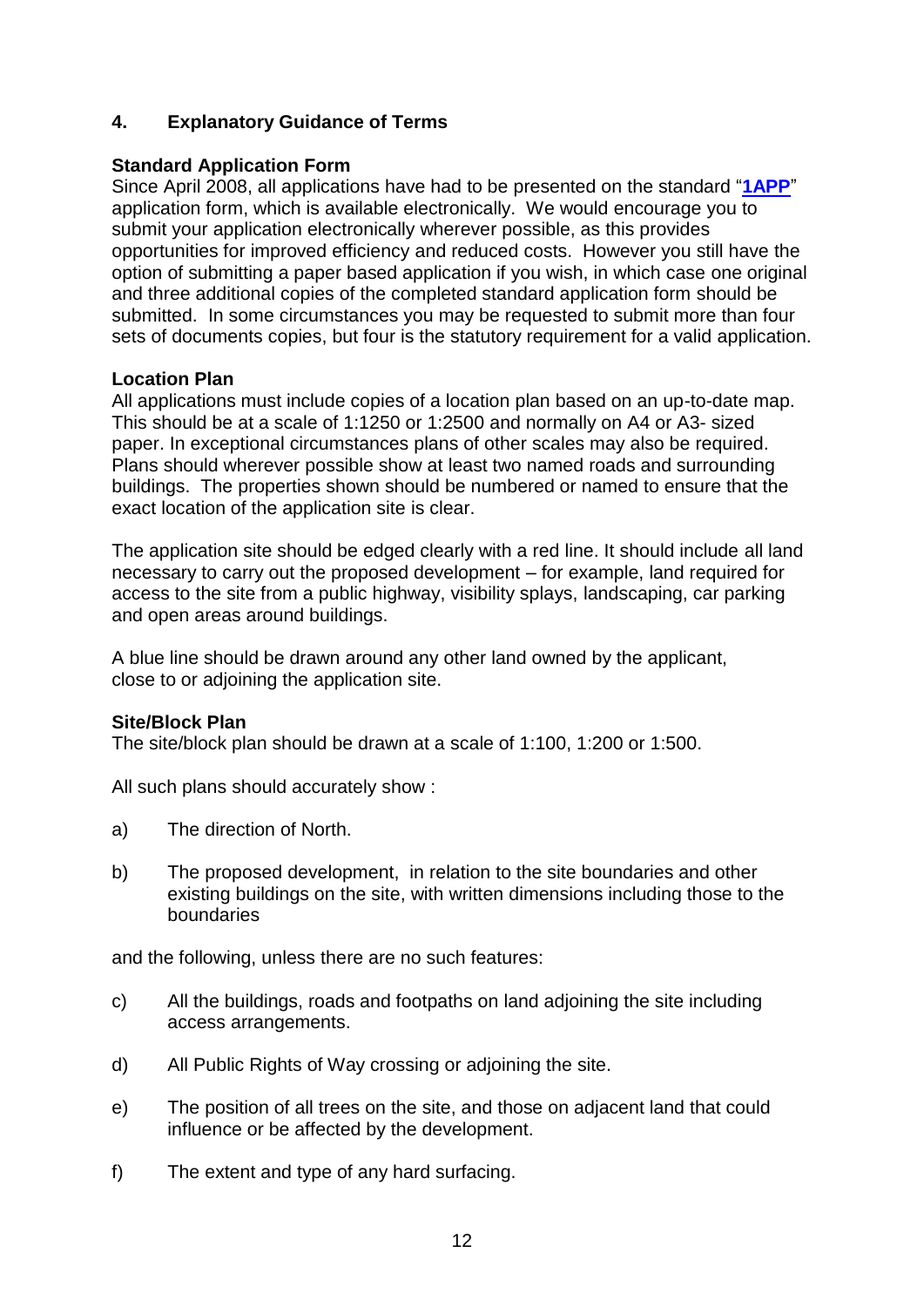g) Boundary treatment including the type and height of walls or fencing where this is proposed.

h) The position of any river, pond or other water/coastal feature on or adjacent to site.

# **Existing and Proposed Elevations**

These should be drawn to a scale of 1:50 or 1:100 and show clearly the proposed works in relation to what is already there. In exceptional circumstances, such as for very large buildings (i.e. agricultural buildings) 1:200 scale may be acceptable. All sides of the proposal must be shown and these should indicate, where possible, the proposed building materials and the style, materials and finish of windows and doors. Blank elevations must also be included; if only to show that this is in fact the case. Existing and proposed plans must be drawn at the same scale.

Where a proposed elevation adjoins another building or is in close proximity, the drawings should clearly show the relationship between the buildings, and detail the positions of the openings on each property. It will not be necessary for an applicant to provide detailed information on elevations of existing buildings on the site if these will not be altered by the development proposal.

# **Existing and Proposed Floor Plans**

These should be drawn to a scale of 1:50 or 1:100 and should explain the proposal in detail. In exceptional circumstances, such as for very large buildings (i.e. agricultural buildings) 1:200 scale may be acceptable. Where existing buildings or walls are to be demolished these should be clearly shown. The drawings submitted should show details of the existing building(s) as well as those for the proposed development. New buildings should also be shown in context with adjacent buildings (including property numbers where applicable).

# **Existing and Proposed Site Sections, Finished Floor and Site Levels**

These should be drawn at a scale of 1:50 or 1:100 and should show a cross section(s) through the proposed building(s). In all cases where a proposal involves a change in ground levels, illustrative drawings should be submitted to show both existing and finished levels to include details of foundations and eaves and how encroachment onto adjoining land is to be avoided.

Full information should also be submitted to demonstrate how proposed buildings relate to existing site levels and neighbouring development. Such plans should show existing site levels and finished floor levels (with levels related to a fixed datum point off site) and also show the proposals in relation to adjoining buildings. This will be required for all applications involving new buildings.

In the case of extensions to existing buildings, the levels may be evident from floor plans and elevations, but particularly in the case of sloping sites it will be necessary to show how proposals relate to existing ground levels or where ground levels outside the extension would be modified. Levels should also be taken into account in the formulation of Design and Access Statements.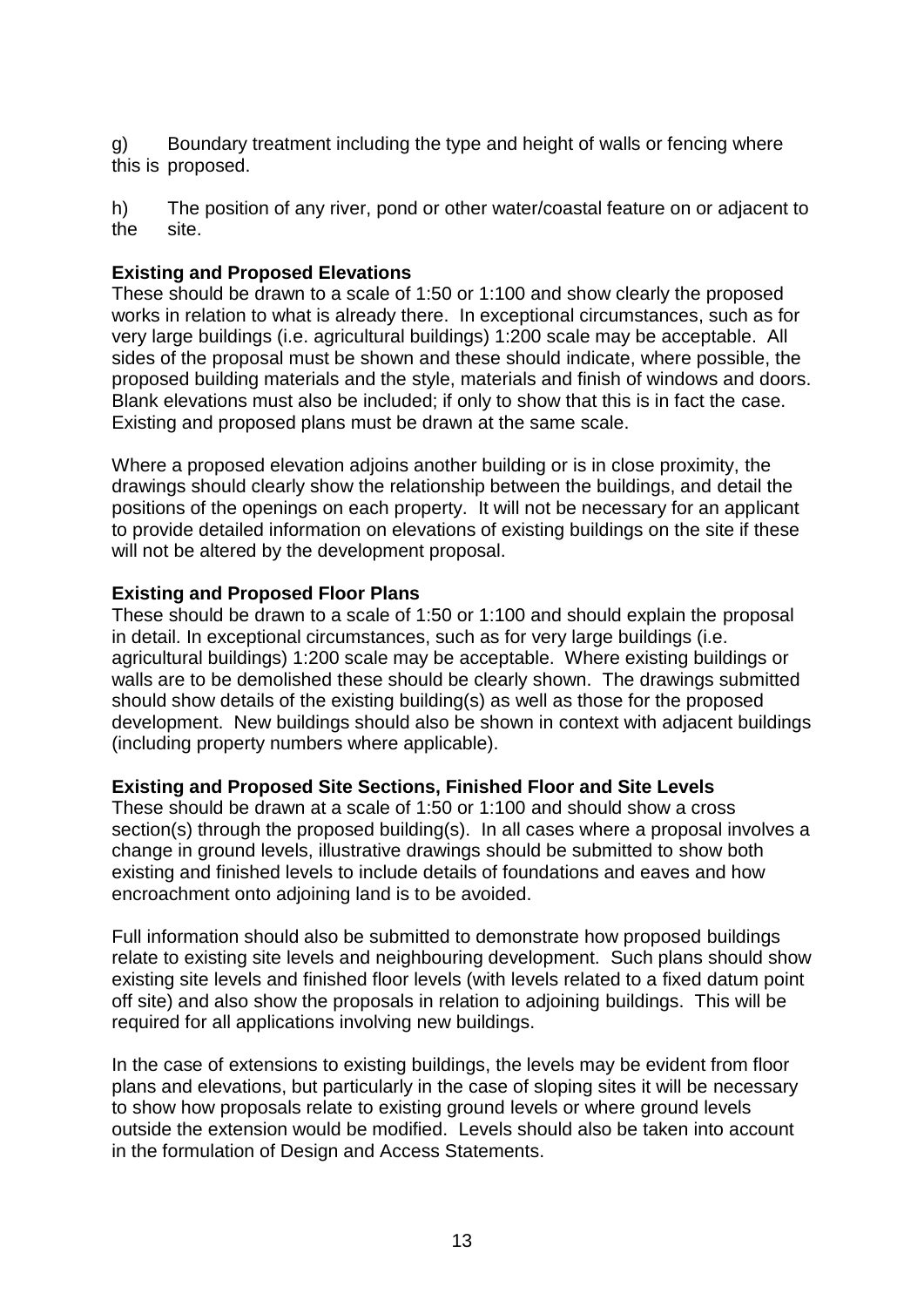#### **Roof Plan**

This should be drawn at a scale of 1:50 or 1:100 and is used to show the shape of the roof. In exceptional circumstances, such as for very large buildings (i.e. agricultural buildings) 1:200 scale may be acceptable. It is typically drawn at a scale smaller than the scale used for the floor plans. Details such as the roofing material, and position of vents and any openings (roof windows), are typically specified on the roof plan.

#### **Details of fenestration and other features**

For Listed Building Consent, and some planning permissions, details of replacement windows, including the materials, details of glazing bars and frame (in cross section), means of opening, and depth of the reveal should be provided at an appropriate scale (1:10/1:20). This can also include doors, rainwater goods

#### **Ownership Certificate and Notice**

Under section 65(5) of the Town and Country Planning Act 1990, read in conjunction with Article 14 of The Town and Country Planning (Development Management Procedure) (England) Order 2015 the Local Planning Authority must not entertain an application for planning permission unless the relevant Certificates concerning the ownership of the application site have been completed. All applications for planning permission except for approval of reserved matters must include the appropriate certificate of ownership. An ownership certificate A, B, C or D must be completed stating the ownership of the property. For this purpose an 'owner' is anyone with a freehold interest, or leasehold interest the unexpired term of which is not less than 7 years.

Where an applicant is not the (or sole) owner of the land, a notice to any other owner(s) of the application site must be completed and served in accordance with Article 6 of the GDPO.

#### **Agricultural Land Declaration**

This is a certificate which is required whether or not the site includes an agricultural holding. All agricultural tenants must be notified prior to the submission of the application. It is now incorporated into the Ownership Certificate, but is not required if the applicant is making an application for reserved matters, extension to the time limit for implementing an existing planning permission, discharge or variation of conditions, works to protected trees, Listed Building Consent, a lawful development certificate, prior notification of proposed agricultural or forestry development, a nonmaterial amendment to an existing planning permission, or consent to display an advertisement.

#### **Design and Access Statement**

A Design and Access Statement must accompany an application for planning permission (either outline or full planning permission) which is for: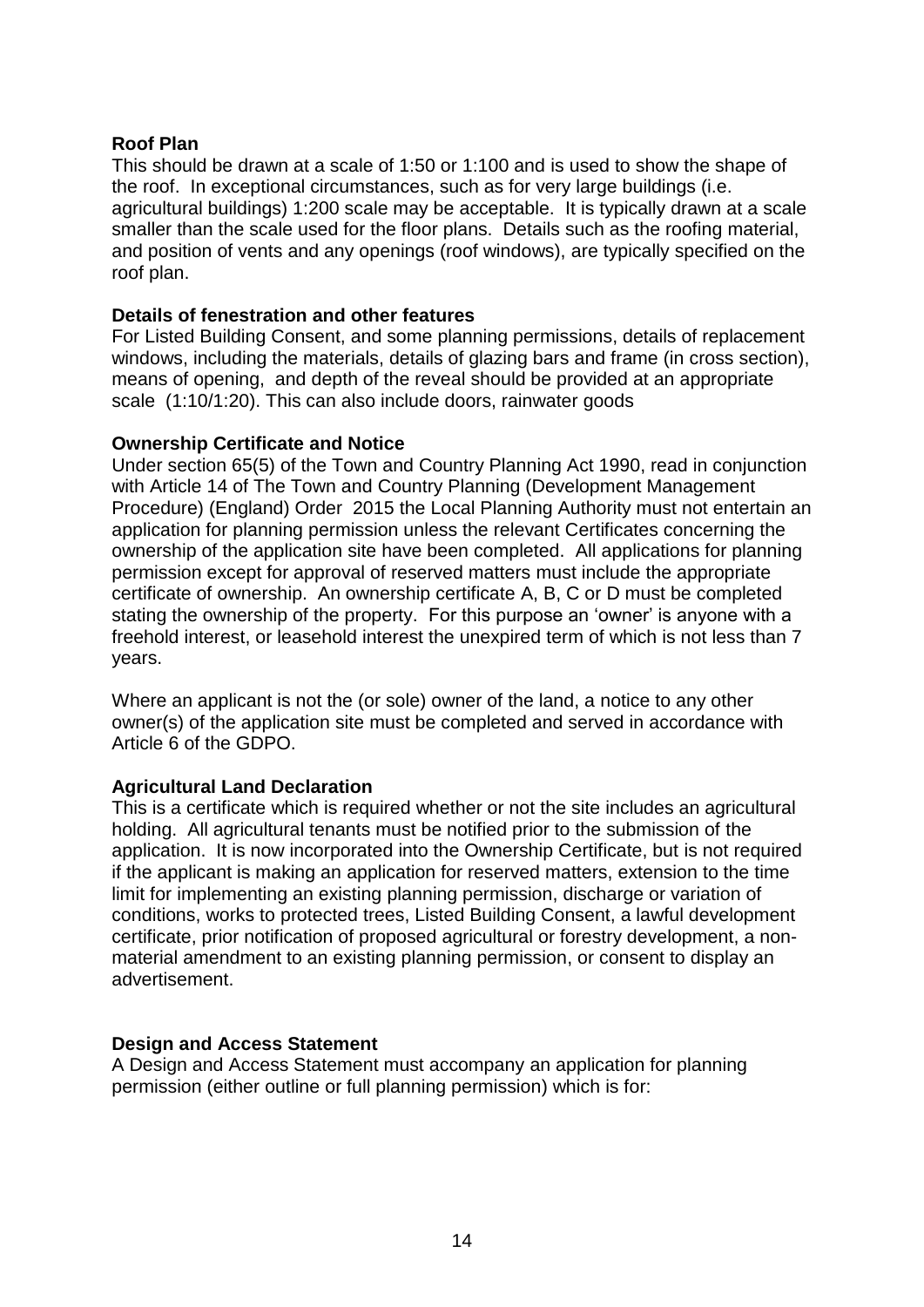• A major<sup>2</sup> development; or,

• Where any part of the development is in a designated area<sup>3</sup>, development consisting of :

- o The provision of one or more dwelling houses; or,
- o The provision of a building or buildings where the floor space created by the development is 100 square metres or more.

Design and Access Statements are not required for any application for planning permission which is :

- Made under Section 73 of the 1990 Act for permission to develop land without compliance with conditions previously attached.
- For engineering or mining operations.
- For a material change in use of land or buildings.
- For development which is waste development.

A Design and Access Statement is a short report accompanying and supporting a planning application that should seek to explain and justify the proposal in a structured non-technical way which can easily be understood by local communities. The level of detail required in a Design and Access Statement will depend on the scale and complexity of the application and be proportionate to the type of development proposed, but need not be long. The Design and Access Statement should :

- a) explain the design principles and concepts that have been applied to the development;
- b) demonstrate the steps taken to appraise the context of the development and how the design of the development takes that context into account:
- c) explain the policy adopted as to access, and how policies relating to access in relevant local development documents have been taken into account;
- d) state what, if any, consultation has been undertaken on issues relating to access to the development and what account has been taken of the outcome of any such consultation; and,
- e) explain how any specific issues which might affect access to the development have been addressed.

 $\frac{1}{2}$ "Major" developments comprise proposals for ten or more dwellings; an outline application for residential development on a site of 0.5 hectare or more; new building(s) of 1,000 sq. m. or greater floorspace; or development on a site of 1 hectare or more.

<sup>3</sup> A "designated area" is either a designated Conservation Area or a World Heritage Site.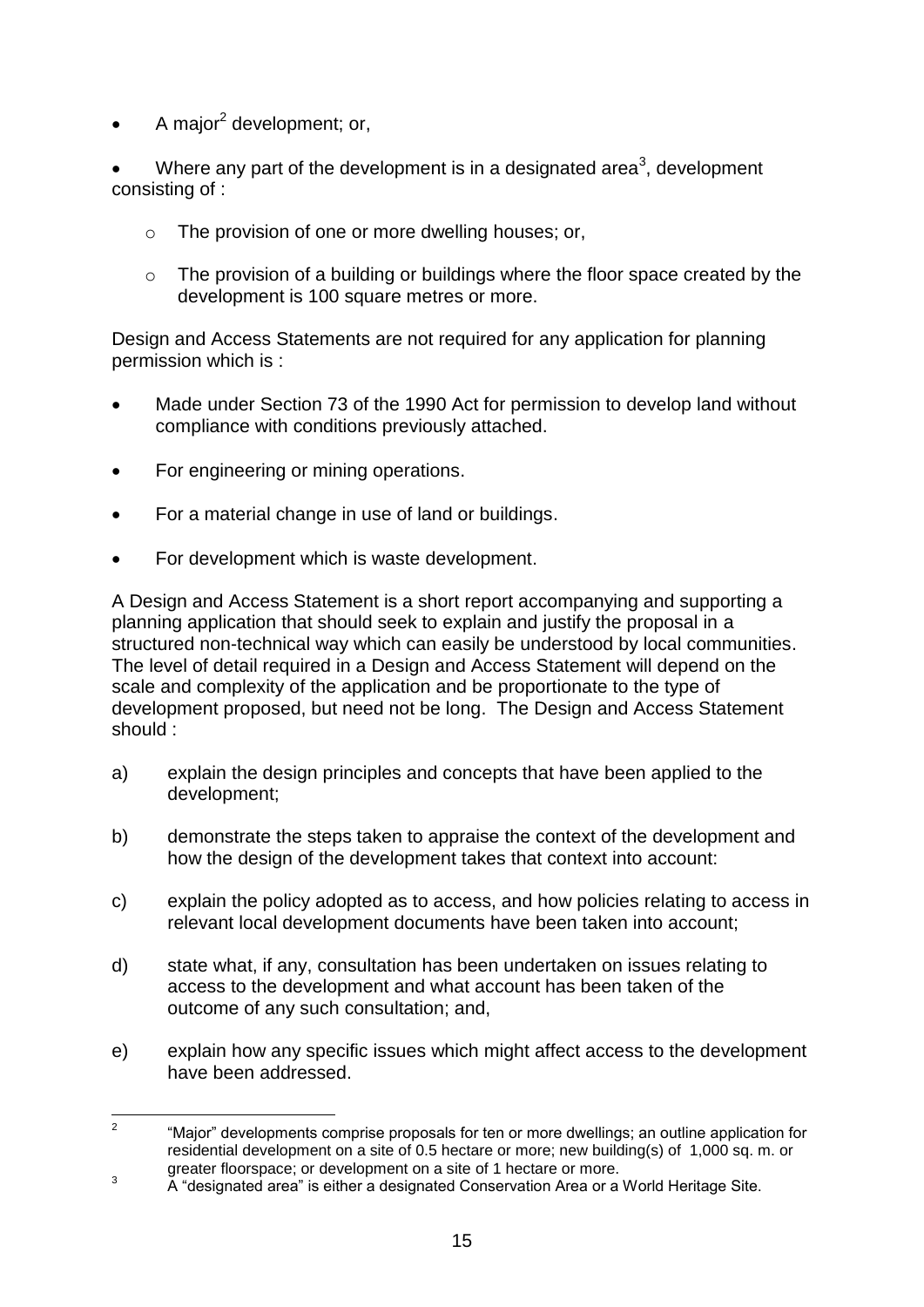Crime prevention is also an aspect to consider in relevant circumstances and it will be at the discretion of the Local Planning authority to determine whether the absence of any reference to this will invalidate a particular design and access statement at the outset. In any event, such information may be relevant to the consideration of the application, and applicants are strongly encouraged to show how measures to prevent crime and disorder have been incorporated. Further information can be found on the Police's [Secured by Design](http://www.securedbydesign.com/) website.

Where are Design and Access Statement is required as part of a Listed Building Consent (with or without planning permission) the content will need to address the following:

a) the special architectural or historic interests of the building(s) and how this is to be preserved or enhanced;

- b) the particular physical features of the building and justify its designation as a Listed Building.
- c) the building's(s)' setting; and
- d) where appropriate, how the proposed approach to access has balanced the duties imposed by the Disability Discrimination Act and the particular historical/architectural significance of the building.

#### **Affordable Housing Statement**

Where Local Plan Strategy policy requires the provision of affordable housing the Local Planning Authority may require information concerning both the affordable housing and any market housing e.g. the numbers of residential units, the mix of units with numbers of habitable rooms and/or bedrooms, or the floor space of habitable areas of residential units, plans showing the location of units and their number of habitable rooms and/or bedrooms, and/or the floor space of the units. If different levels or types of affordability or tenure are proposed for different units this should be clearly and fully explained. The affordable housing statement should also include details of any Registered Social Landlords acting as partners in the development.

In the event that the applicant is seeking to make an exception to the established policies of the Local Plan Strategy, this will need to be fully justified. Where this is based on a financial case a Viability Assessment shall be carried out by a suitably qualified valuer. Establishing the appropriate level of affordable housing having regard to both financial viability constraints and the expectations of the Council's policies can be a complex and time consuming process which cannot be accommodated within the normal timescale of a planning application. The applicant should therefore seek to agree the scope and methodology of the Viability Assessment with the Council and complete any discussions, as well as the finalised document, prior to the submission of the planning application.

Attached at the end of this document is the affordable housing proposal form.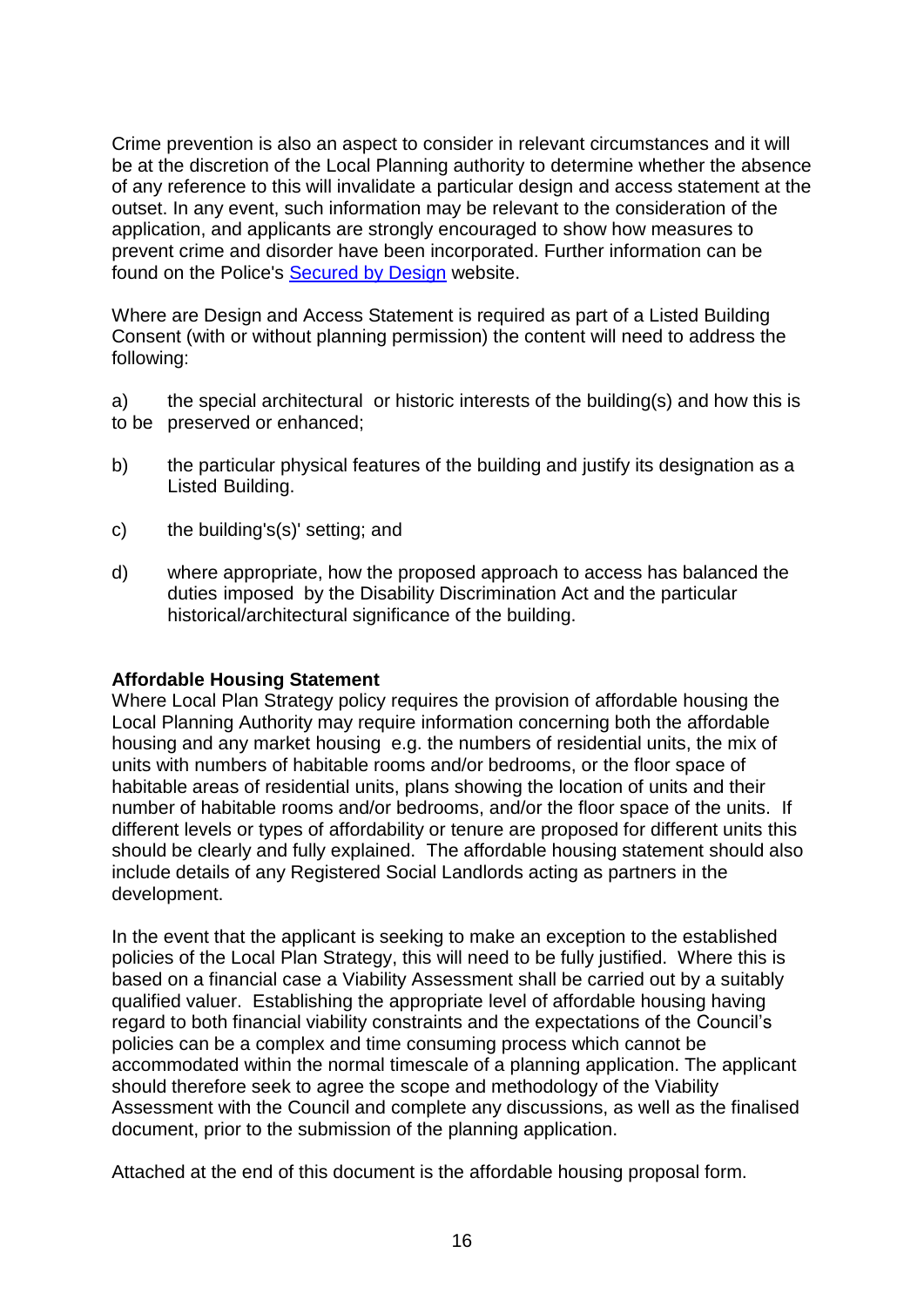#### **Air Quality Assessment**

Where the development is proposed inside, or adjacent to an Air Quality Management Area (AQMA), or where the development could in itself result in the designation of an AQMA or where the grant of planning permission would conflict with, or render unworkable, elements of the Local Authority's Air Quality Action Plan, applications should be supported by such information as is necessary to allow a full consideration of the impact of the proposal on the air quality of the area. This would be expected to be through an Air Quality Assessment.

# **Biodiversity Survey and Report**

Where a proposed development may have possible impacts on wildlife and biodiversity, information must be provided on existing biodiversity interests and possible impacts on them to allow full consideration of those impacts prior to determination of the application. Where proposals are being made for mitigation and/or compensation measures information to support those proposals will be needed. Where appropriate, accompanying plans should indicate any significant wildlife habitats or features and the location of habitats of any species protected under the Wildlife and Countryside Act 1981, the Conservation of Habitats and Species Regulations 2010 or the Protection of Badgers Act 1992. Applications for development in the countryside that will affect areas designated for their biodiversity interests are likely to need to include assessments of impacts and proposals for long term maintenance and management. This information might form part of an Environmental Statement, where one is necessary. Certain proposals which include work such as the demolition of older buildings or roof spaces, removal of mature trees, woodland, scrub, hedgerows or alterations to water courses and ponds may affect protected species and will need to provide information on them, any potential impacts for them and any mitigation proposals for such impacts. This list is by no means conclusive, and specialist guidance should be sought, particularly around the timing of such studies, to reflect the relative vulnerability of species at different times in the year. For example, whilst scoping surveys (checking for signs and potential) for bats can be carried out during the winter months, many proposals will require a bat activity survey which can only be properly undertaken between May and August. Applicants should be aware that this can cause delays submission of the application and consequently in the implementation of any development granted permission.

Government planning policies for biodiversity are set out in the *[National Planning](https://www.gov.uk/government/uploads/system/uploads/attachment_data/file/6077/2116950.pdf)  [Policy Framework](https://www.gov.uk/government/uploads/system/uploads/attachment_data/file/6077/2116950.pdf) (March 2012),* Further information can be found in Government Circular: *[Biodiversity and Geological](http://www.communities.gov.uk/documents/planningandbuilding/pdf/147570.pdf) Conservation – Statutory Obligations and [their Impact Within the Planning System](http://www.communities.gov.uk/documents/planningandbuilding/pdf/147570.pdf)* (ODPM Circular 06/2005, Defra Circular 01/2005) and *Planning for Biodiversity [and Geological Conservation: A Guide](http://www.communities.gov.uk/documents/planningandbuilding/pdf/143792.pdf)  [to Good Practice](http://www.communities.gov.uk/documents/planningandbuilding/pdf/143792.pdf)*. Material produced by other organisations may also provide a useful reference resource including:

<http://www.ywt.org.uk/planning>

<http://www.wildlifetrusts.org/planning>

[www.gov.uk/guidance/protected-species-how-to-review-planning-applications](http://www.gov.uk/guidance/protected-species-how-to-review-planning-applications)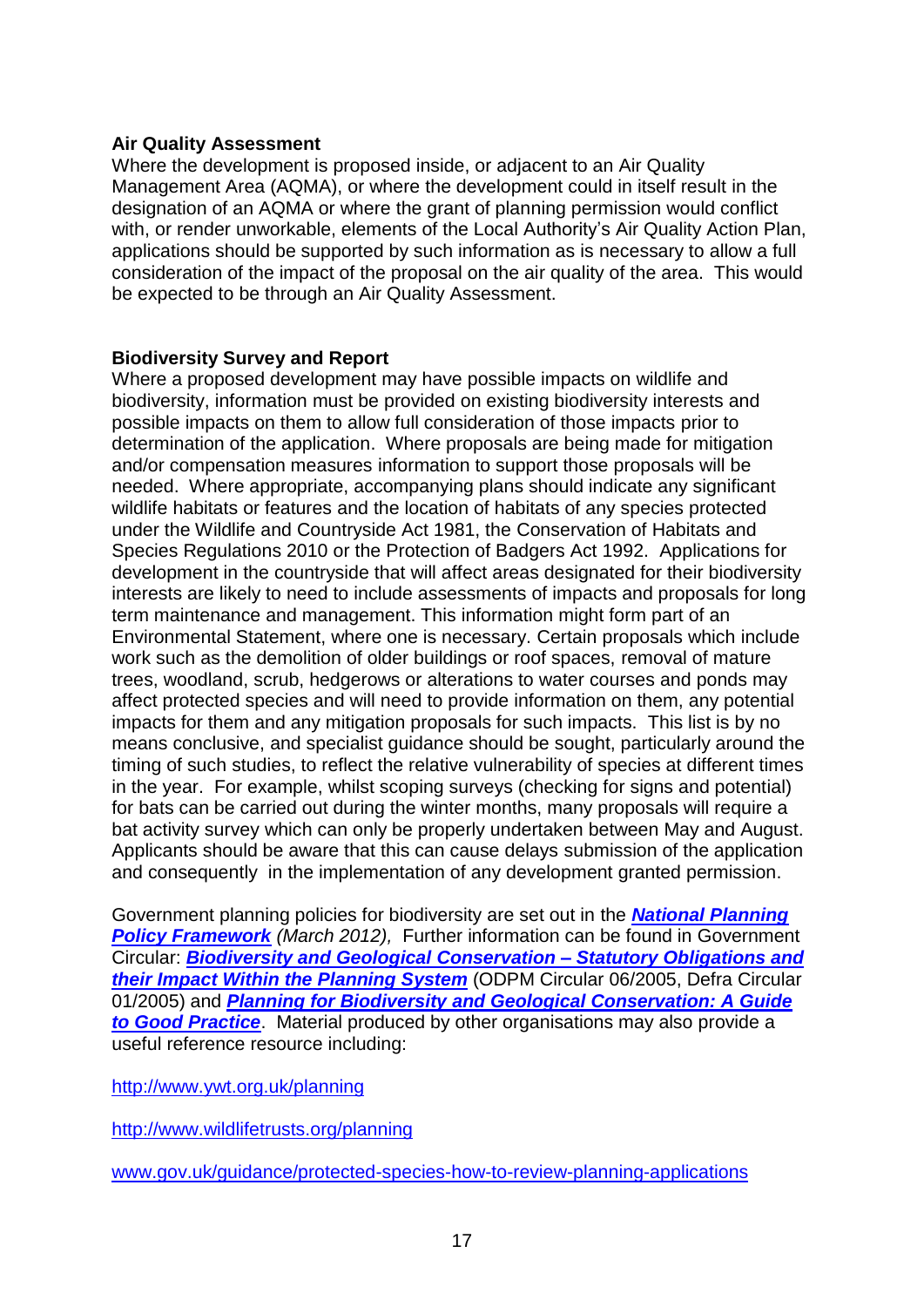# **Community Infrastructure Levy Implications**

Certain types of development are liable for the Ryedale District Council Community Infrastructure Levy Charge. Where development is for residential development (which can include extensions), for supermarket development, or for retail warehouses, in the first instance the 'Planning Application Additional Information Requirement Form' must be completed for Full applications, some Outline applications (where floorspace can be calculated) and Reserved Matters.

# **Economic Statement**

Applications may need to be accompanied by a supporting statement of any regeneration benefits from the proposed development, including: details of any new jobs that might be created or supported; the relative floorspace totals for each proposed use (where known); any community benefits; and reference to any regeneration strategies that might lie behind or be supported by the proposal. In many cases the Economic Statement may be incorporated within other submitted documents, such as the Planning Statement or Environmental Statement.

#### **Environmental Statement**

The Town and Country Planning (Environmental Impact Assessment) Regulations (1999), as amended, set out the circumstances in which an Environmental Impact Assessment (EIA) is required. Undertaking an EIA may obviate the need for other more specific assessments.

Where EIA is required, Schedule 4 to the Regulations sets out the information that should be included in an Environmental Statement. The information in the Environmental Statement has to be taken into consideration when the Local Planning Authority decides whether to grant planning consent. It may be helpful for a developer to request a 'screening opinion' (i.e. to determine whether EIA is required) from the Local Planning Authority before submitting a planning application. Where EIA is necessary, a 'scoping letter' shall also be sent to the Local Planning Authority in accordance with the 1999 Regulations in order to agree the methodology and broad content of the Environmental Statement. In cases where a full EIA is not required, the Local Planning Authority may still require environmental information to be provided for specific issues.

# **Flood Risk Assessment**

A Flood Risk Assessment (FRA) will be required for development proposals in flood zone 2 or 3 including minor development and change of use and all proposals in flood zone 1 or more than 1 hectare(ha). An FRA will also be required for any development less than 1 ha in flood zone 1, including a change of use in development type to a more vulnerable class, where they could be affected by nonfluvial flooding. In areas within flood zone 1 which are designated as a critical drainage area which has been notified to the Local Planning Authority by the Environment Agency, an FRA will also be required. Please see the Environment Agency's website for further details on FRA's.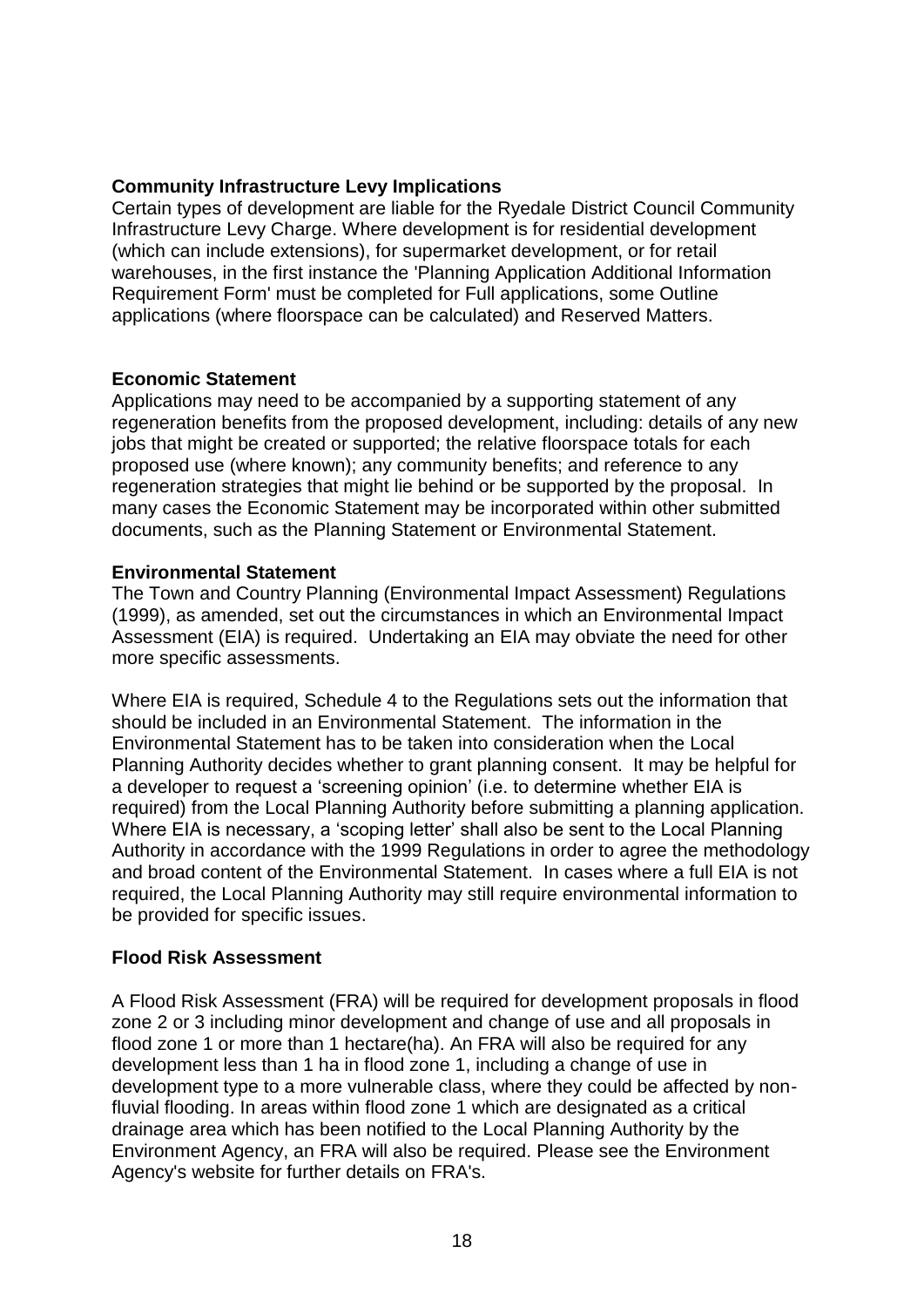Where appropriate, the following guidance within table 3 of the national Planning Practice Guidance, evidence for the sequential and exception tests will need to be submitted either as part of the flood risk assessment or as a standalone report. The FRA should also demonstrate that a sequential approach to flood risk has been taken within the development site, so that the most vulnerable parts of the development are carried out in the areas of lowest flood risk.

The FRA should identify and assess the risks of all forms of flooding to and from the development and demonstrate how these flood risks will be managed, taking the latest available climate change allowances into account. The FRA should identify opportunities to reduce the probability and consequences of flooding. The FRA should include the design of surface water management systems including Sustainable Drainage Systems (SUD's) and address the requirements for safe access to and from the development in areas at risk of flooding.

The FRA should be prepared by an applicant in consultation with the Local Planning Authority with reference to their published local development documents and any Strategic Flood Risk Assessment. The FRA should form part of an Environmental Statement when one is required by the Town and Country Planning (Environmental Impact Assessment) (England and Wales) Regulations 1999 as amended. The **[National Planning Practice Guidance](http://planningguidance.communities.gov.uk/)** provides more detailed guidance in relation to the undertaking of flood risk assessments and the responsibilities for controlling development where it may be directly affected by flooding or affect flooding elsewhere.

#### **Foul Sewerage and Utilities Assessment**

All new buildings need separate connections to foul and storm water sewers. If an application proposes to connect a development to the existing drainage system then details of the existing system should be shown on the application drawing(s). It should be noted that in most circumstances surface water is not permitted to be connected to the public foul sewers.

Where the development involves the disposal of trade waste or the disposal of foul sewage effluent other than to the public sewer, then a fuller foul drainage assessment will be required including details of the method of storage, treatment and disposal. A foul drainage assessment should include a full assessment of the site, its location and suitability for storing, transporting and treating sewage. Where connection to the mains sewer is not practical, then the foul/non-mains drainage assessment will be required to demonstrate why the development cannot connect to the public mains sewer system and show that the alternative means of disposal are satisfactory. Guidance on what should be included in a non-mains drainage assessment is given in **[National Planning Practice Guidance](http://planningguidance.communities.gov.uk/)**.

If the proposed development results in any changes/replacement to the existing system or the creation of a new system, scale plans of the new foul drainage arrangements will also need to be provided. This will include a location plan, cross sections/elevations and specification. Drainage details that will achieve Building Regulations Approval will be required. If connection to any of the above requires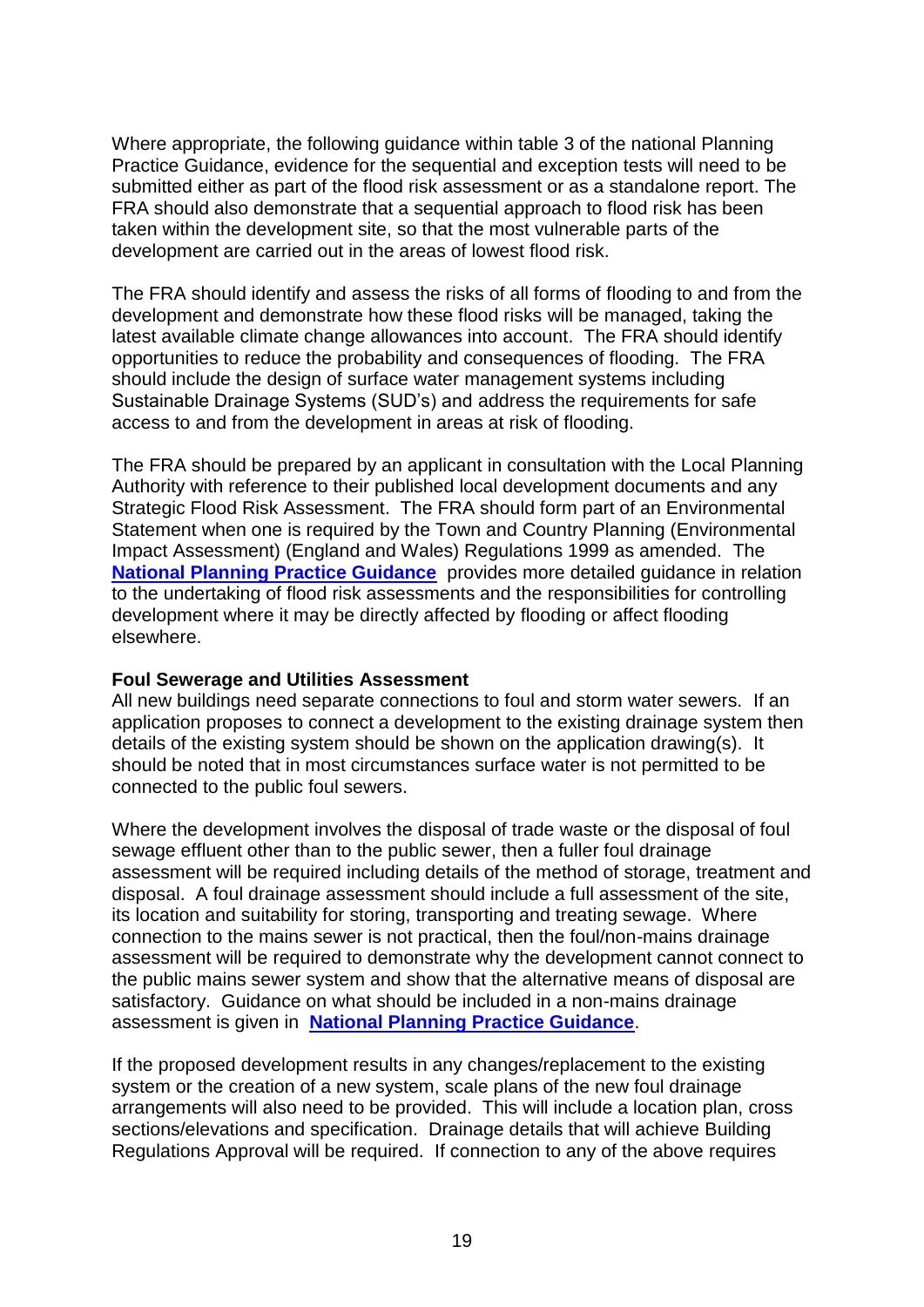crossing land that is not in the applicant's ownership, other than on a public highway, then notice may need to be served on the owners of that land.

An application should indicate how the development connects to existing utility infrastructure systems. Most new development requires connection to existing utility services, including electricity and gas supplies, telecommunications and water supply, and also needs connection to foul and surface water drainage and disposal. Two planning issues arise; firstly, whether the existing services and infrastructure have sufficient capacity to accommodate the supply/service demands which would arise from the completed development, and secondly, whether the provision of services on site would give rise to any environmental impacts, for example, excavations in the vicinity of trees or archaeological remains.

The applicant should demonstrate :

- (a) that, following consultation with the service provider, the availability of utility services has been examined and that the proposals would not result in undue stress on the delivery of those services to the wider community;
- (b) that proposals incorporate any utility company requirements for substations, telecommunications equipment or similar structures;
- (c) that service routes have been planned to avoid as far as possible the potential for damage to trees and archaeological remains; and,
- (d) where the development impinges on existing infrastructure the provisions for relocating or protecting that infrastructure have been agreed with the service provider.

# **Geotechnical Survey/Stability Report/Coal Mining Risk Assessment**

This is likely to be the required where the development would affect or be affected by unstable land. This includes sites subject to effects of underground cavities, unstable slopes, ground compression and the legacy of past coal mining activity.

Other specific information regarding Coal Mining Risk Assessments can be found on the web site of the **[Coal Authority](http://www.coal.gov.uk/services/planning/development-management-strategy.cfm)**. This explains how their "risk-based" approach works and provides information regarding coal mining referral areas, as well as guidance and templates for preparing Risk Assessments.

# **Heritage Statement (including Historical, Archaeological Features and Scheduled Monuments)**

All applications which are likely to affect a designated heritage asset (i.e. a Listed Building, a Conservation Area, a Registered Historic Park and Garden, a Scheduled Monument, a Registered Battlefield, or a World Heritage Site) or which might impact upon the setting of one of these assets will, in appropriate circumstances, be required to submit a Heritage Statement.

A Heritage Statement should contain :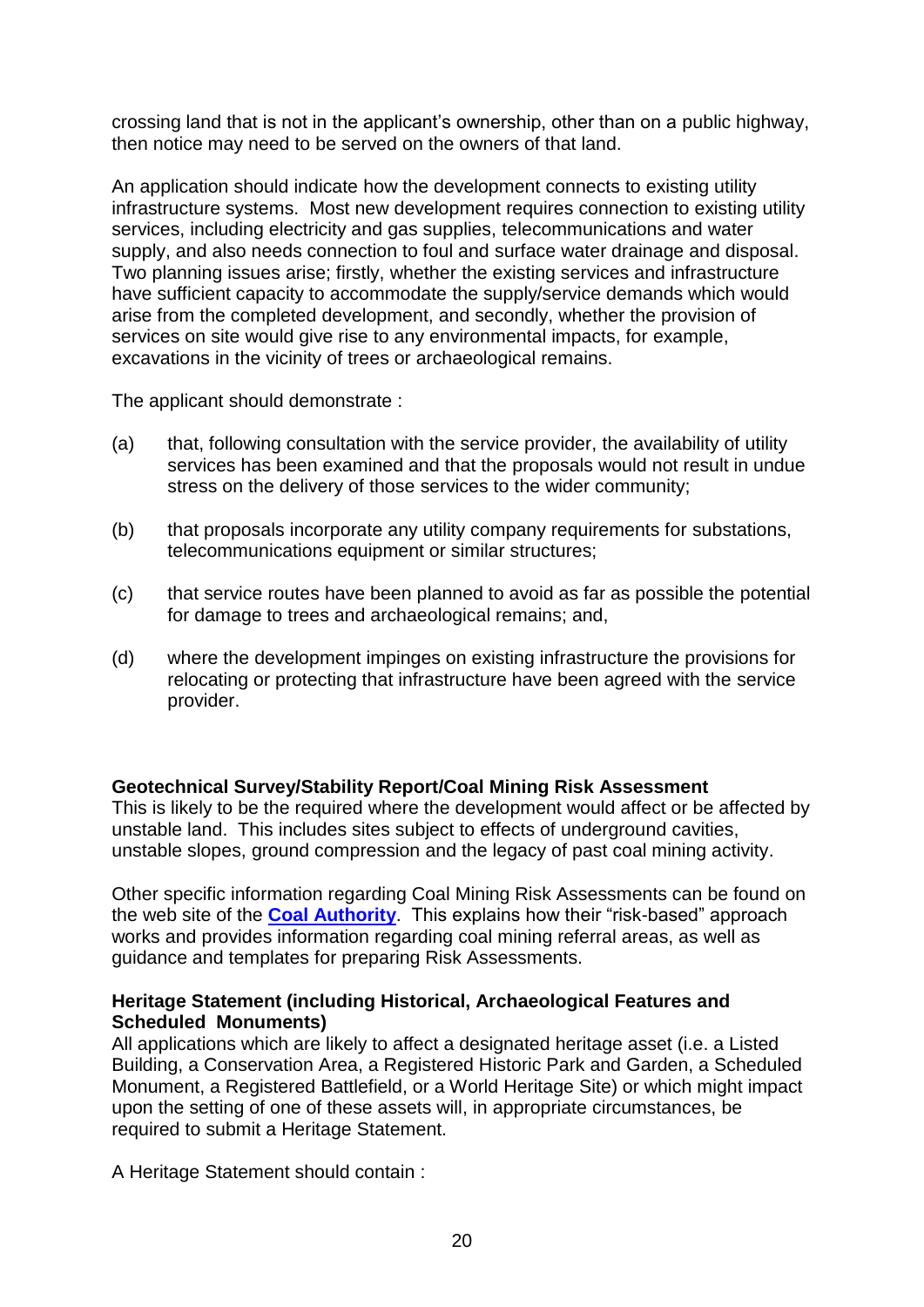- A description of those elements which contribute to the significance of any heritage assets likely to be affected by the proposals.
- An assessment of the contribution which the setting makes to that significance.
- An assessment of the likely impact which the proposals will have upon those elements which contribute to the significance of those assets.
- photographs and a structural survey by an appropriately qualified and independent surveyor (if required)
- reference to the requirements of para 128 of the National Planning Policy Framework
- an analysis of the character and appearance of a Conservation Area is included in applications within Conservation Area in order for the applicant to demonstrate that the development will preserve or enhance the character or appearance of the area

In certain circumstances, Heritage Statements may also be required for applications affecting other non-designated heritage assets such as non-scheduled archaeological sites and locally-important historic buildings. The scope and degree of detail necessary in a Heritage Statement will vary according to the particular circumstances of each application. Applicants are advised to discuss proposals with either a Planning Officer or a Conservation Officer before any application is made. The following is a guide to the sort of information that may be required for different types of application.

For applications for Listed Building Consent, a written statement that includes a schedule of works to the Listed Building(s), an analysis of the significance of archaeology, history and character of the building/structure, the principles of and justification for the proposed works and their impact on the special character of the Listed Building or structure, its setting and the setting of adjacent Listed Buildings may be required. A structural survey may be required in support of an application for Listed Building Consent. If a structural survey is to be produced for a Listed Building it should be provided by an appropriately qualified and independent surveyor

Where an application site either includes or is likely to include archaeological remains, the Heritage Statement will be expected to include an appropriate deskbased assessment of the impact which the proposals might have upon these remains. In certain circumstances, where desk-based assessment in insufficient to properly assess the likely impact, a field evaluation may be required instead. A small number of such areas within North Yorkshire are defined as Areas of Archaeological Significance in local policies. Where an application is likely to affect any archaeological remains, applicants should first consult the Heritage Section of the County Council.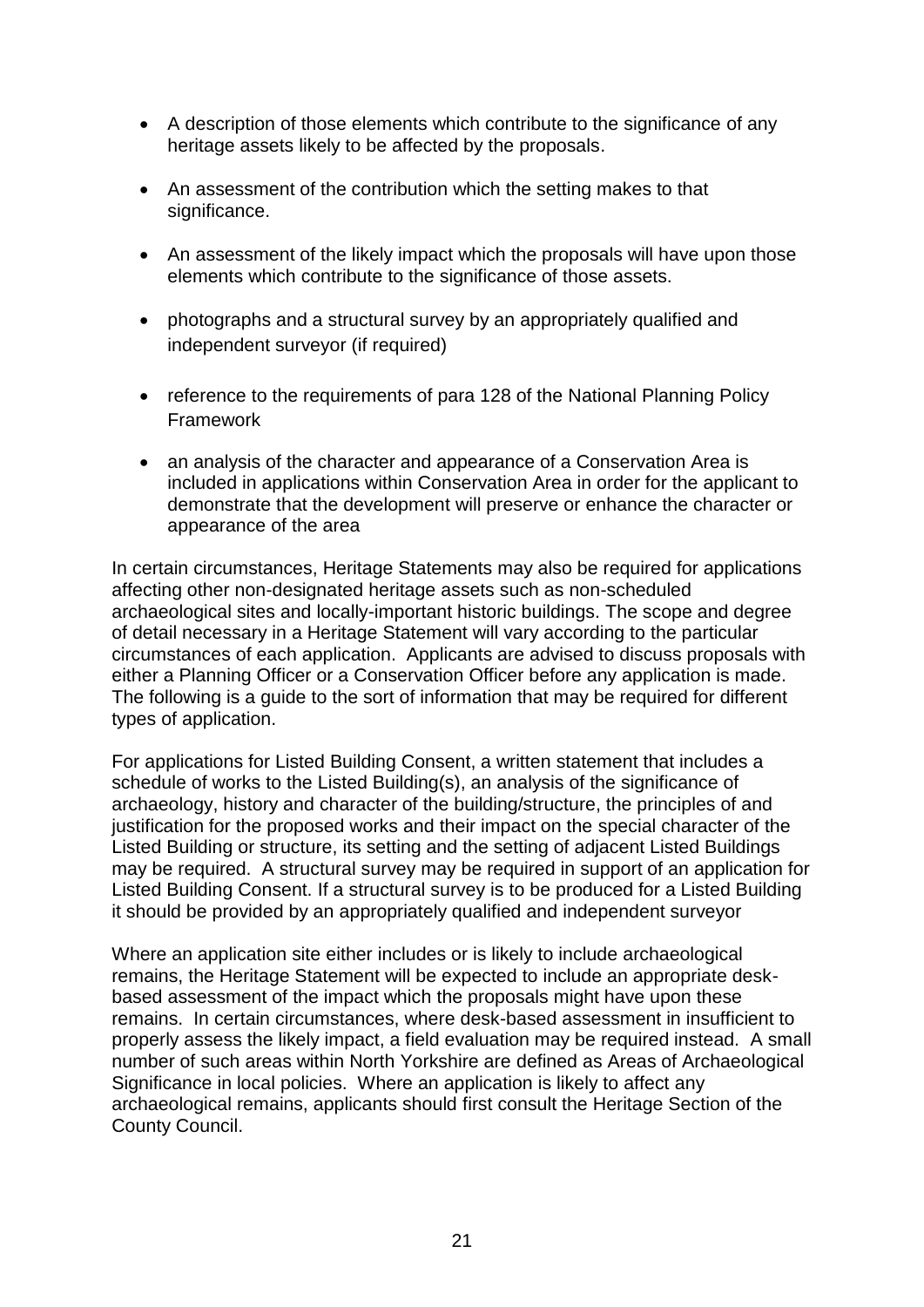Further advice on Heritage Assets is provided in the *[National Planning Policy](https://www.gov.uk/government/uploads/system/uploads/attachment_data/file/6077/2116950.pdf)  [Framework](https://www.gov.uk/government/uploads/system/uploads/attachment_data/file/6077/2116950.pdf) (March 2012)*.

# **Hydrogeological Risk Assessment (HRA)**

Applications would be required to be accompanied by a Hydrogeological Risk Assessment (HRA) when it has been identified that the development proposal is within a Ground Source Protection Zone. These are identified by the Environment Agency, and respects areas of particular ground water sensitivity to contamination.

A HRA is the formal process for indentifying the potential groundwater hazards associated with each stage or phase of the proposed development and evaluating the likelihood and consequences of each hazard. The framework for groundwater risk includes:

- Developing a conceptual model for the site. Depending on the sensitivity of the site (and the nature of the proposal), intrusive site investigation, and a period of groundwater monitoring is likely to be required to characterise the site hydrogeology in sufficient detail and to provide sufficient information to inform the risk assessment; and
- Identifying sources of pollution, potential pathways for the movement of pollutant and receptors (for example, groundwater abstractions, groundwater dependant ecosystems);
- A tiered approach. A qualitative risk assessment should be undertaken initially, progressing to a more detailed, numeric assessments where the risks are greater;
- Consideration of uncertainties in the assessment; and
- An appraisal of options for dealing with the indentified risks.

The HRA should assess the risks associated with construction of the development, together with risks associated with the proposed surface water and foul drainage schemes.

Further detailed information and guidance about HRAs can be found in the Environment Agency's publication: **[Groundwater Protection: Principles and](https://www.gov.uk/government/uploads/system/uploads/attachment_data/file/297347/LIT_7660_9a3742.pdf)  [Practice \(GP3\)](https://www.gov.uk/government/uploads/system/uploads/attachment_data/file/297347/LIT_7660_9a3742.pdf)**

# **Land Contamination Assessment**

Applications may also need to be accompanied by a Land Contamination Assessment which should include an extended assessment of contamination. Further advice on undertaking a land contamination assessment can be found in the Yorkshire and Humber Pollution Advisory Council booklets, *['Development on Land](http://www.ryedale.gov.uk/pdf/YAHPAC%20Guidance(contaminatede%20Land)%20(version%202%202).March%202010pdf.pdf)  [Affected by Contamination'](http://www.ryedale.gov.uk/pdf/YAHPAC%20Guidance(contaminatede%20Land)%20(version%202%202).March%202010pdf.pdf)* (March 2010) and *'Verification Requirements for Cover Systems to Remediate Contaminated Land'*. The latter document is not currently available electronically from YAHPAC but can be obtained from the Council's Environmental Health section. Sufficient information should be provided in the submitted Assessment to determine the existence or otherwise of contamination,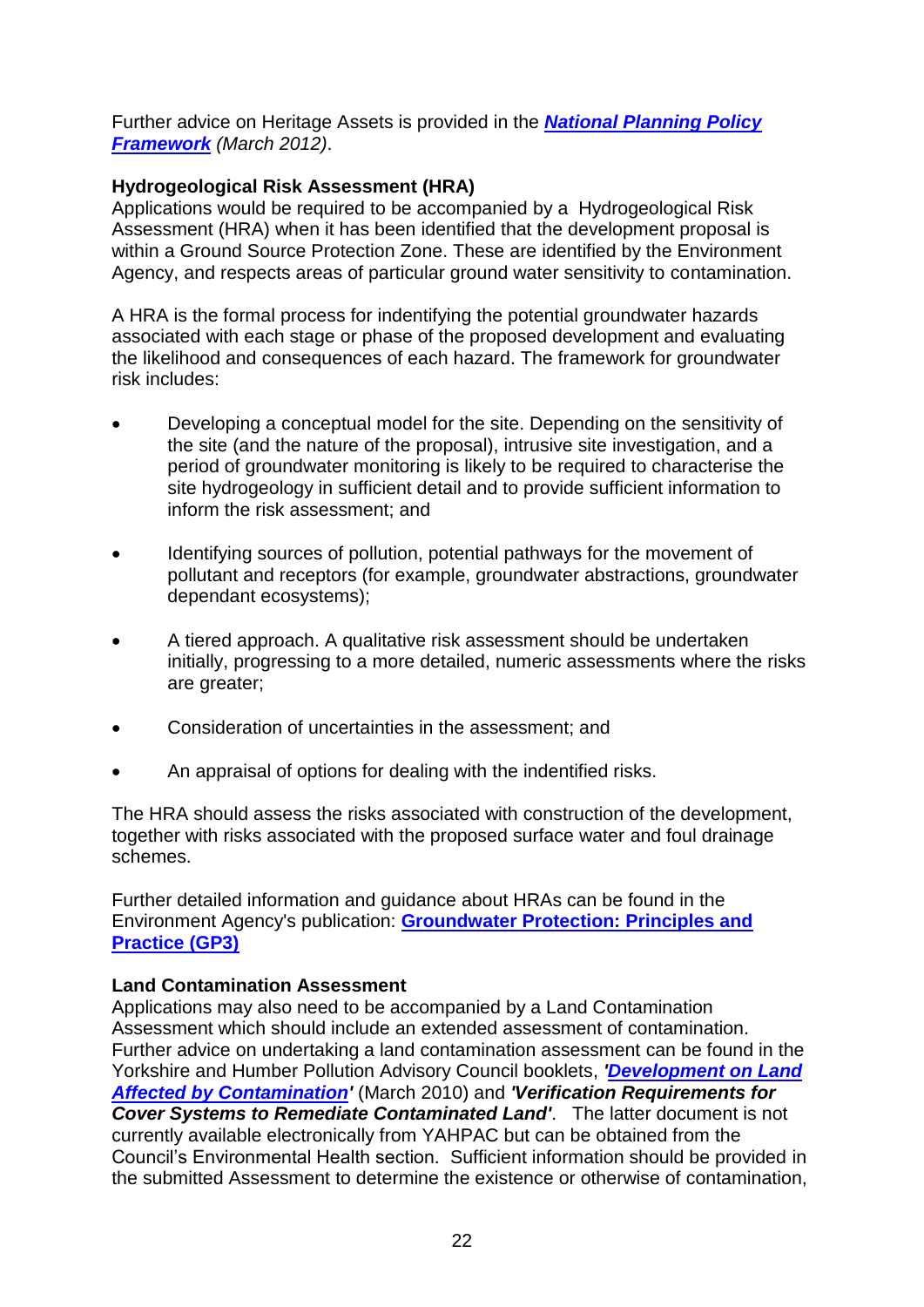its nature and the risks that it may pose and whether these can be satisfactorily reduced to an acceptable level. Even in situations where there might appear to be a lower risk of contamination but where the proposed use would be particularly vulnerable (e.g. conversions of buildings to domestic use; replacement dwellings; development or use of land previously in agricultural or commercial use; and use of land for recreational purposes) it will be necessary to assess the risk. It is helpful for the consultation process between Planning and Environmental Health if a Preliminary Assessment of Land Contamination form can be completed. These are available from the Local Authority. It is important to bear in mind that the responsibility lies with an applicant to provide such information with the application as is necessary to determine whether the proposed development can proceed.

# **Landscaping Details**

Other than minor applications and outline applications, applications should be accompanied with a landscaping plan with soft and hard landscaping details. These should follow from the design concept fro the scheme in the Design and Access Statement. Existing trees and other vegetation should, where practicable, be retained in new developments and protected during the construction of the development.

Soft landscaping details include, for example: proposed contours, levels and areas of topsoiling; grassed areas with seed mix/type; areas of open space; new planting plan and schedule ( including genus, species, size and girth of trees and shrubs, species and size of plants; planting locations; new and incorporated water features and management details); details of existing trees, shrubs and hedgerows to be retained together with details of protective fencing. Hard landscaping details include the location, alignment and materials of roads, drives, car parks, steps and ramps ; details of service infrastructure; boundary treatment; street furniture; play equipment and long term maintenance and management arrangements.

# **Landscape and Visual Impact Assessment (LVIA)**

A LVIA is a technical assessment of the visual effects of proposed new development and the effects it will have on the character of landscape itself. An LVIA will be required for all applications where an Environmental Impact Assessment is required and for major schemes which are likely to have a significant visual impact within the landscape or result in significant land use change. A LVIA should ideally be undertaken by a qualified landscape architect using an appropriate and recognised methodology. Guidance on the production of LVIAs is provided by the Landscape Institute: **[Guidance on Landscape and Visual Impact Assessment](http://www.landscapeinstitute.org/knowledge/GLVIA.php)** (GLIVA3)

# **Lighting Assessment**

Proposals involving the provision of publicly accessible developments, in the vicinity of residential property, a Listed Building or a Conservation Area, or open countryside, where external lighting would be provided or made necessary by the development, should be required to be accompanied by details of the proposed external lighting and the hours when the lighting would be switched on. These details should include a layout plan with beam orientation and a schedule of the equipment in the design. Submission of an 'isolux' or similar drawings showing the luminance at specified heights above ground level may also be requested for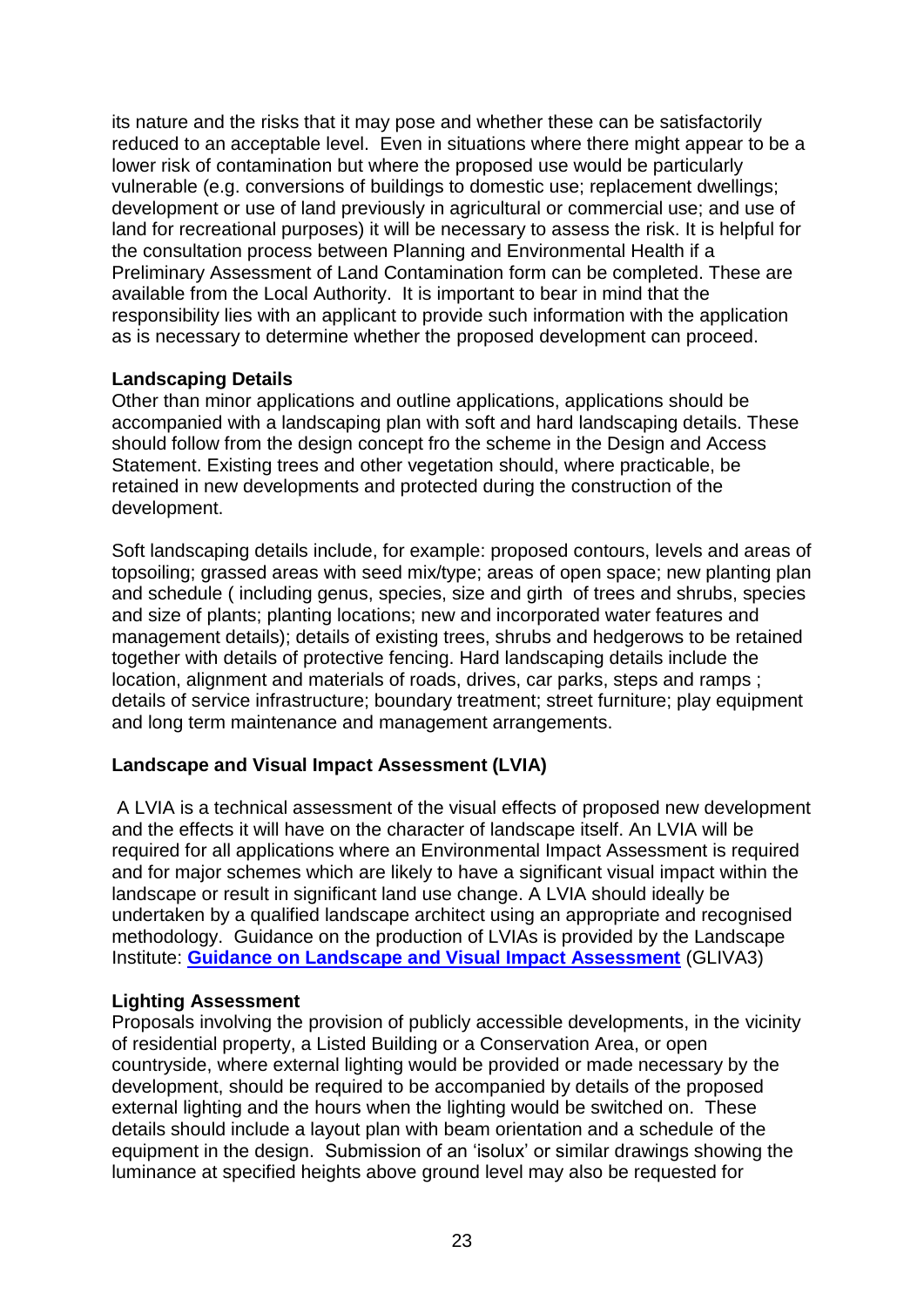particularly sensitive proposals or sites, such as sports floodlighting in rural or residential areas. Guidance on consideration the impacts of lighting on the character/amenity of the area are set out in the **[National Planning Practice](http://planningguidance.communities.gov.uk/)  [Guidance](http://planningguidance.communities.gov.uk/)**.

#### **Noise Assessment**

Application proposals that raise issues of disturbance by noise to the occupants of nearby existing buildings, and for developments that are considered to be noise sensitive and which are close to existing sources of noise should be supported by a noise impact assessment prepared by a suitably qualified acoustician. Such assessments should be undertaken early in the process to inform the design/layout. Further policy guidance is provided in the *[National Planning Policy Framework](https://www.gov.uk/government/uploads/system/uploads/attachment_data/file/6077/2116950.pdf) (March 2012).*

# **Open Space Assessment**

For development within open spaces, application proposals should be accompanied by plans showing any areas of existing or proposed open space within or adjoining the application site. Planning permission is not normally given for development of existing open spaces which local communities need. However, in the absence of a robust and up-to-date assessment by the Local Authority, an applicant for planning permission may seek to demonstrate through an independent assessment that the land or buildings are surplus to local requirements. Any such evidence should accompanying the planning application. National planning policy is set out in the *[National Planning Policy Framework](https://www.gov.uk/government/uploads/system/uploads/attachment_data/file/6077/2116950.pdf) (March 2012).* Where Sport England are involved as a consultee on developments affecting existing sports facilities, they will need information which helps them to assess the effects of the proposal. The type and level of detail required can be found on the Sport England **[website](http://www.sportengland.org/facilities-planning/planning-for-sport/development-management/)**.

# **Parking Provision**

Applications may be required to provide details of existing and proposed parking provision. These details could also be shown on a site layout plan. Where appropriate, provision should be made for parking spaces for the disabled and visitors. Where parking provision is above or below the standards recommended by the Local Highway Authority (or where there are no standards), the level of provision may need to be justified, taking account of the particularly circumstances relating to the proposed development and site.

[http://www.northyorks.gov.uk/media/33806/Interim-guidance-on-transport-issues](http://www.northyorks.gov.uk/media/33806/Interim-guidance-on-transport-issues-including-parking-standards/pdf/Interim_guidance_on_transport_issues__including_parking_standards.pdf)[including-parking](http://www.northyorks.gov.uk/media/33806/Interim-guidance-on-transport-issues-including-parking-standards/pdf/Interim_guidance_on_transport_issues__including_parking_standards.pdf)standards/pdf/Interim\_quidance\_on\_transport\_issues\_\_including\_parking\_standards [.pdf](http://www.northyorks.gov.uk/media/33806/Interim-guidance-on-transport-issues-including-parking-standards/pdf/Interim_guidance_on_transport_issues__including_parking_standards.pdf)

# **Photographs and Photomontages**

These provide useful background information and can help to show how large developments can be satisfactorily integrated within the street scene. Photographs should be provided if the proposal involves the demolition of an existing building or development affecting a Conservation Area or a Listed Building. They may form part of the Design and Access Statement or the Heritage Statement. Where photomontages are included in a Landscape and Visual Impact Assessment details of the photographs (such as grid references, distance from site, and width of lens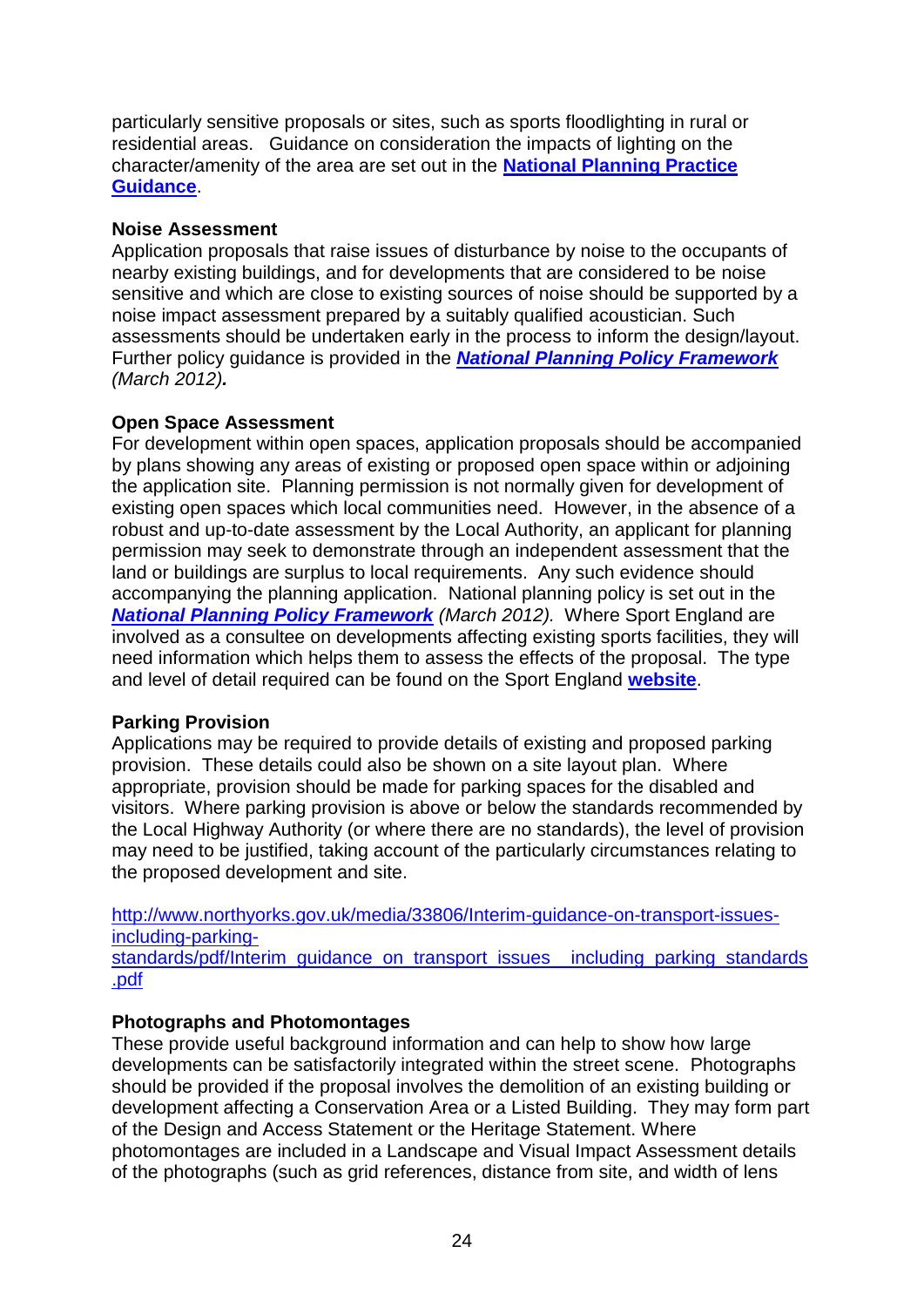such be provided in accordance with **[Guidance on Landscape and Visual Impact](http://www.landscapeinstitute.org/knowledge/GLVIA.php)  [Assessment](http://www.landscapeinstitute.org/knowledge/GLVIA.php)** (GLIVA3)

#### **Planning Obligations – Draft Heads of Terms**

Planning Obligations (or "Section 106 Agreements") are private agreements negotiated between Local Planning Authorities and persons with an interest in a piece of land (or "developers"), and are intended to make acceptable development which would otherwise be unacceptable in planning terms.

Whilst they form a vital part of the Development Management framework, they can cause considerable delay to the approval of a planning application. Where they are required it is strongly recommended that a draft Section 106 Agreement or Unilateral Undertaking is submitted with the planning application. If this not possible, a minimum requirement for validation will be the submission of a statement of the proposed draft Heads of Terms, summarising the key obligations within a proposed Agreement or Undertaking.

The Local Plan Strategy sets out where site-specific developer contributions would be required. Further guidance on planning obligations is available at **[National](http://planningguidance.communities.gov.uk/)  [Planning Practice Guidance](http://planningguidance.communities.gov.uk/)**.

#### **Planning and Sustainability Statement**

A Planning Statement identifies the context and need for a proposed development and includes an assessment of how the proposed development accords with relevant national and local planning policies. This is particularly important where a proposal does not accord with adopted policies. It may also include details of consultations with the Local Planning Authority and wider community/statutory consultees undertaken prior to submission. Alternatively, a separate Statement of Community Involvement may also be appropriate.

Sustainability should be addressed within the statement, including sustainable design and construction of buildings together with provision for on-site renewable energy generation. Applications for "major" developments should be accompanied by an Energy Statement which sets out the predicted energy consumption of the development along with any planned low or zero carbon energy sources. As part of the sustainability statement, Proposed new development can be supported by Site Waste Management Plans. These do not require formal approval by the planning authority, but are intended to encourage the identification of the volume and type of material to be demolished and/or excavated, opportunities for the reuse and recovery of materials and to demonstrate how off-site disposal of waste will be minimised and managed.

#### **Statement of Community Involvement**

Applications, particularly for Major applications, may need to be supported by a statement setting out how the applicant has complied with the requirements for preapplication consultation set out in the Council's adopted Statement of Community Involvement and demonstrating that the views of the local community have been sought and taken into account in the formulation of development proposals.

#### **Structural Survey**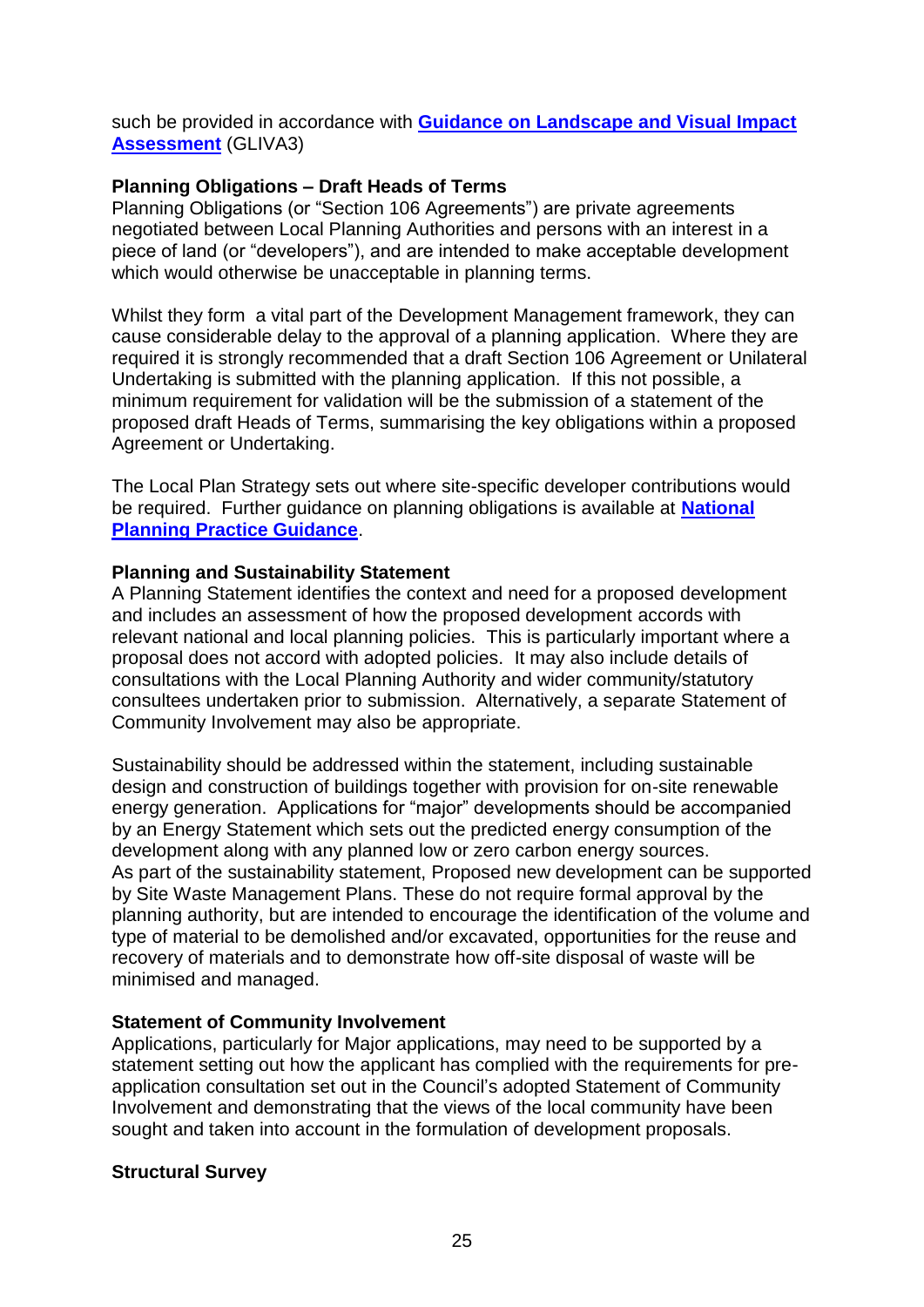A structural survey will be required in support of an application if the proposal involves substantial demolition/conversion, for example, barn conversion applications or development which may affect the structural stability of buildings/structures identified as Heritage Assets (i.e. Listed Buildings or other heritage assets in Conservation Areas).

#### **Summaries of Planning Applications**

The principal aim of a summary is to introduce the scheme to parties who are not familiar with the details of the proposed development. Where the supporting information for a major application exceeds 100 pages (excluding the application form itself), applicants should submit a summary of the whole scheme. This summary should be no more than 20 pages long and should provide an overview of the proposal and a clear description of its key impacts. If a development proposal is already subject to Environmental Impact Assessment (EIA), the non-technical summary of the resulting Environmental Statement is likely to provide most of the necessary information. Applicants should simply summarise any other key topics that are outside the scope of EIA. To avoid unnecessary duplication the summary may form part of the Design & Access Statement or Planning Statement, but to assist with validation procedures it should be clearly identified within the document.

# **Telecommunications Development – Supplementary Information**

Certain forms of telecommunication development, for example, mobile telephone masts of a specific height, are known as 'permitted development' and subject to prior approval from the local planning authority.

The prior approval procedure means that the principle of development is not an issue. The LPA can only consider the siting and appearance of the proposal. The local planning authority has 56 days in which to let the mast operators know of its decision on whether prior approval is required for siting and appearance and to let the operator know of its decision to allow or refuse approval.

There is no power to extend the 56 day period. The prior approval procedure applies to the construction, installation, alteration or replacement of:

- a ground based mast of up to and including 15 metres in height;
- a mast of up to and including 15 metres in height installed on a building or structure;
- an antennae (including any supporting structure) which exceeds the height of the building or structure (other than a mast) by 4 metres or more at the point of where it is installed or to be installed;
- a public call box;
- radio equipment housing with a volume of 2.5 cubic metres;
- development ancillary to radio equipment housing (for example, fences or access roads).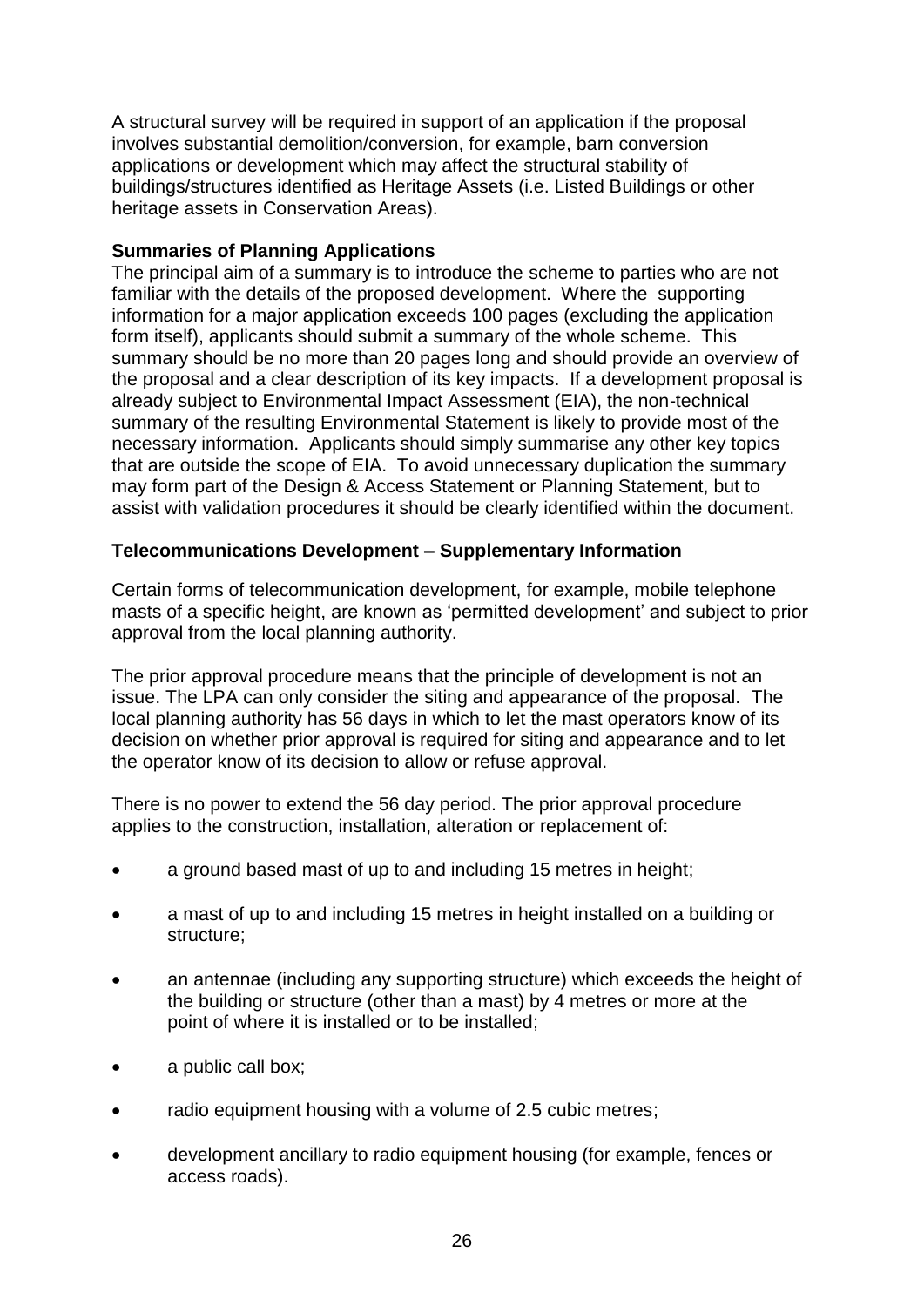Planning applications and applications for prior notification by telecommunications code operators for masts and antenna development should be accompanied by a range of supplementary information including the area of search, details of any consultation undertaken, details of the proposed structure, and technical justification and information about the proposed development.

Applications shall also be accompanied by a signed declaration that the equipment and installation has been designed to be in full compliance with the requirements of the radio-frequency (RF) public exposure guidelines of the International Commission on Non-Ionizing Radiation Protection (ICNIRP). Further guidance on the information that may be required is set out in the [Code of Best Practice on Mobile Network](http://www.mobilemastinfo.com/images/stories/2013_Code_of_best_practice/Code_of_Best_Practice_on_Mobile_Network_Development_-_Published_24-07-2013.pdf)  [Development Published 2013.](http://www.mobilemastinfo.com/images/stories/2013_Code_of_best_practice/Code_of_Best_Practice_on_Mobile_Network_Development_-_Published_24-07-2013.pdf) This is an industry-led code of best practice, endorsed by DCLG.

#### **Town Centre Uses – Evidence to Accompany Applications**

The *[National Planning Policy Framework](http://hari/) (March 2012)*, provides policy guidance seeking to ensure the vitality of town centres. The Local Plan Strategy sets out when impact tests are required:

Any application for more than 500 sq. m. of comparison retail only schemes, 750 sq. m of convenience only schemes, or where the scheme is a combination of convenience or comparison, the threshold is set at 1000 sq. m of the total retail gross floor space, which is development outside of a defined town centre and not in accordance with the Local Plan Strategy should be accompanied by an impact assessment to examine:

- The impact of the proposal on existing, committed and planned public and private investment in a centre or centres in the catchment area of the proposal; and,
- The impact of the proposal on town centre vitality and viability, including local consumer choice and trade in the town centre(s) and wider area, up to at least 5 years from the time the application is made.

#### **Transport Assessment**

The *[National Planning Policy Framework](https://www.gov.uk/government/uploads/system/uploads/attachment_data/file/6077/2116950.pdf) (March 2012)* advises that a Transport Statement or Transport Assessment should be submitted as part of any planning application where the proposed development would generate significant amounts of movement. The coverage and detail of the Statement or Assessment should reflect the scale of the development and the extent of the transport implications of the proposal. For smaller schemes a Statement should simply outline the transport aspects of the application, while for major proposals, an Assessment should illustrate accessibility to the site by all modes of transport, and the likely modal split of journeys to and from the site. It should also give details of proposed measures to improve access by public transport, walking and cycling, to reduce the need for parking associated with the proposal, and to mitigate transport impacts.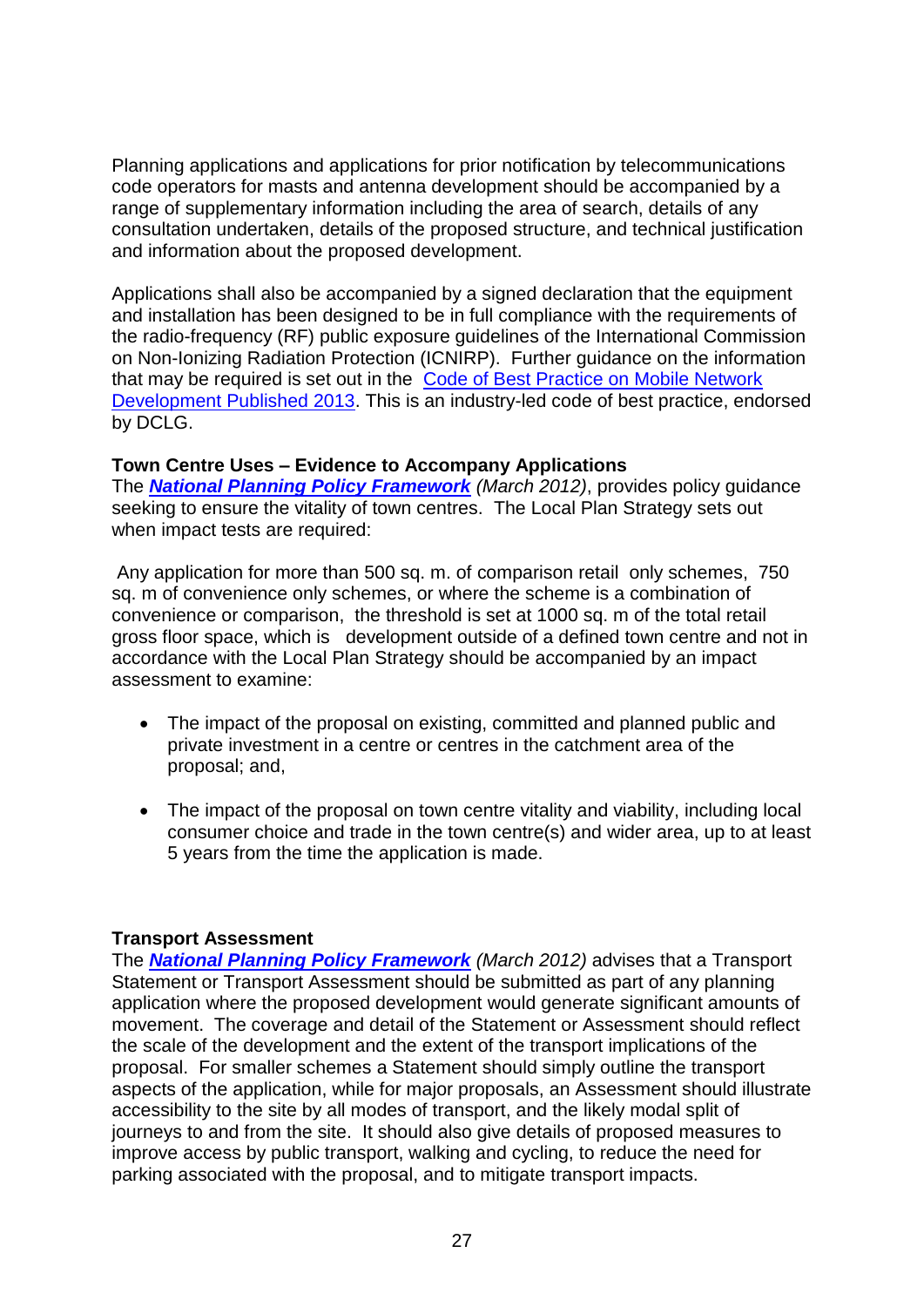Transport Assessments will be sent to the relevant consultee for the type of road infrastructure that the development would be utilising - Highways England for the Strategic Road Network and North Yorkshire County Council for the Local Highway Network.

Advice on the preparation of Transport Assessments is available in the **national Planning Practice Guidance**

https://www.gov.uk/guidance/travel-plans-transport-assessments-and-statements

and at:

[http://www.northyorks.gov.uk/media/33806/Interim-guidance-on-transport-issues](http://www.northyorks.gov.uk/media/33806/Interim-guidance-on-transport-issues-including-parking-standards/pdf/Interim_guidance_on_transport_issues__including_parking_standards.pdf)[including-parking-](http://www.northyorks.gov.uk/media/33806/Interim-guidance-on-transport-issues-including-parking-standards/pdf/Interim_guidance_on_transport_issues__including_parking_standards.pdf)

standards/pdf/Interim\_quidance\_on\_transport\_issues\_\_including\_parking\_standards [.pdf](http://www.northyorks.gov.uk/media/33806/Interim-guidance-on-transport-issues-including-parking-standards/pdf/Interim_guidance_on_transport_issues__including_parking_standards.pdf)

# **Travel Plan**

All developments which generate significant amount of movement will be required to provide a Travel Plan.

Further advice is available in **[National Planning Practice Guidance](http://planningguidance.communities.gov.uk/)**.

# **Tree Survey/Arboricultural Implications**

Where there are trees within the application site, or on land adjacent to it that could influence or be affected by the development (including street trees), information will be required on which trees are to be retained and on the means of protecting these trees during construction works. This information should be prepared by a suitably qualified and experienced arboriculturist.

Full guidance on the survey information, protection plan and method statement that should be provided with an application is set out in the current BS5837 (2012) 'Trees in Relation to Construction – Recommendations'. Using the methodology set out in the BS should help to ensure that development is suitably integrated with trees and that potential conflicts are avoided.

#### **Ventilation/Extraction Statement**

Details of the position and design of ventilation and extraction equipment, including odour abatement techniques and acoustic noise characteristics, will be required to accompany all applications for the use of premises for purposes within Use Classes A3 (i.e. restaurants and cafes - use for the sale of food and drink for consumption on the premises), A4 (i.e. drinking establishments – use as a public house, wine-bar or other drinking establishment) and A5 (i.e. hot food takeaways - use for the sale of hot food for consumption off the premises). This information (excluding odour abatement techniques unless specifically required) will also be required for significant retail, business, industrial or leisure or other similar developments where substantial ventilation or extraction equipment is proposed to be installed.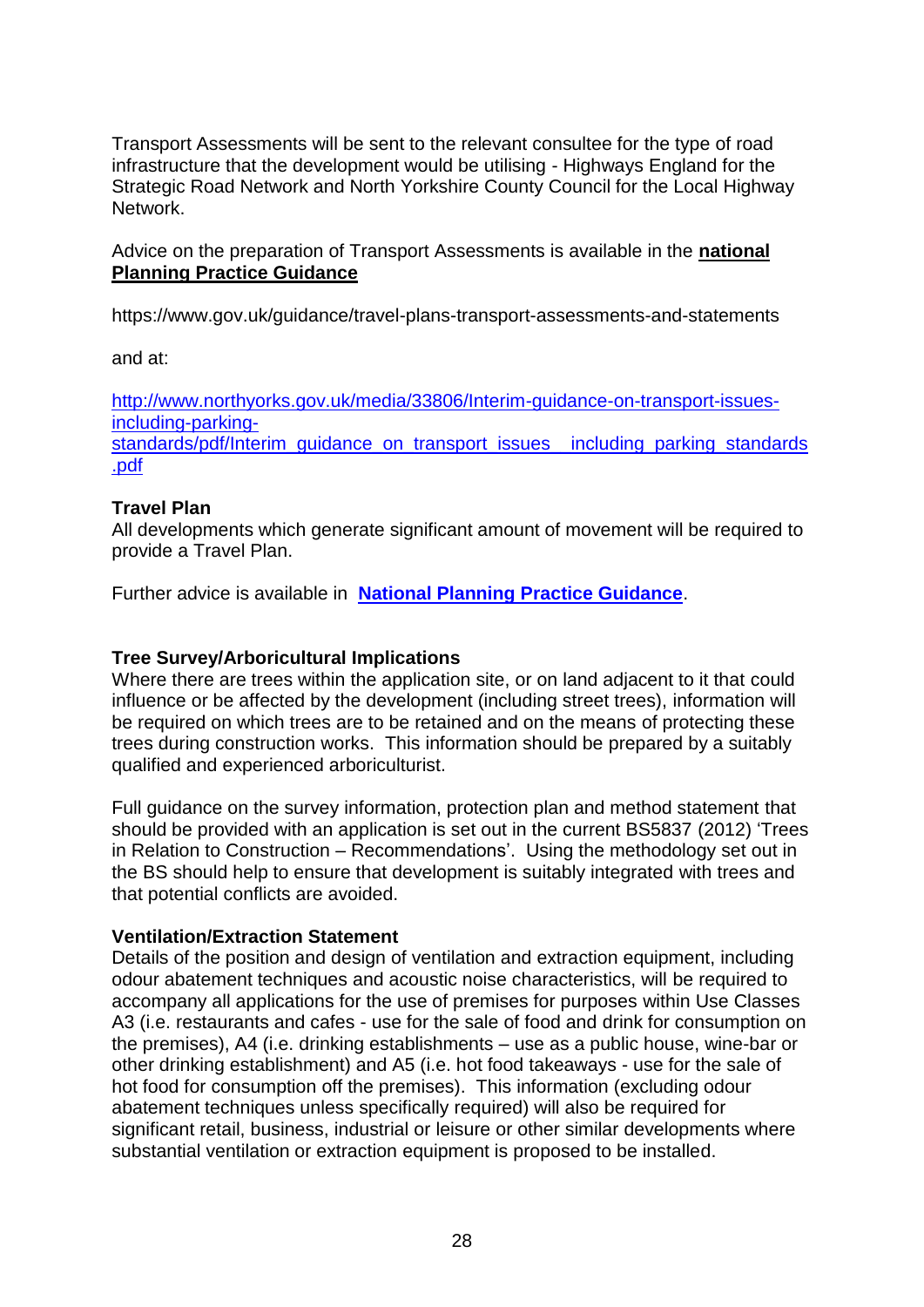

# **Affordable Housing Proposal Form**

Applicants must complete Sections A to F. If you have any queries, please email [lesley.fargher@ryedale.gov.uk](mailto:lesley.fargher@ryedale.gov.uk) or telephone 01653 600666 ex.251

| <b>SECTION A</b>          | <b>SITE LOCATION</b> |
|---------------------------|----------------------|
| Site location or address: |                      |
| (attach location plan)    |                      |

| <b>SECTION B</b>  | <b>CONTACT DETAILS</b> |
|-------------------|------------------------|
| Applicant/Agent's |                        |
| name:             |                        |
| Address:          |                        |
| Postcode:         |                        |
| Telephone number: |                        |
| Email address:    |                        |

| <b>SECTION C</b>                          |                 | SUMMARY OF PROPOSED DEVELOPMENT |                 |  |                  |  |
|-------------------------------------------|-----------------|---------------------------------|-----------------|--|------------------|--|
| Total number of homes in the overall      |                 |                                 |                 |  |                  |  |
| scheme:                                   |                 |                                 |                 |  |                  |  |
| Type and quantity (insert numbers below): |                 |                                 |                 |  |                  |  |
| Apartment 1 bed                           | Apartment 2 bed |                                 | Apartment 3 bed |  | Apartment 4+ bed |  |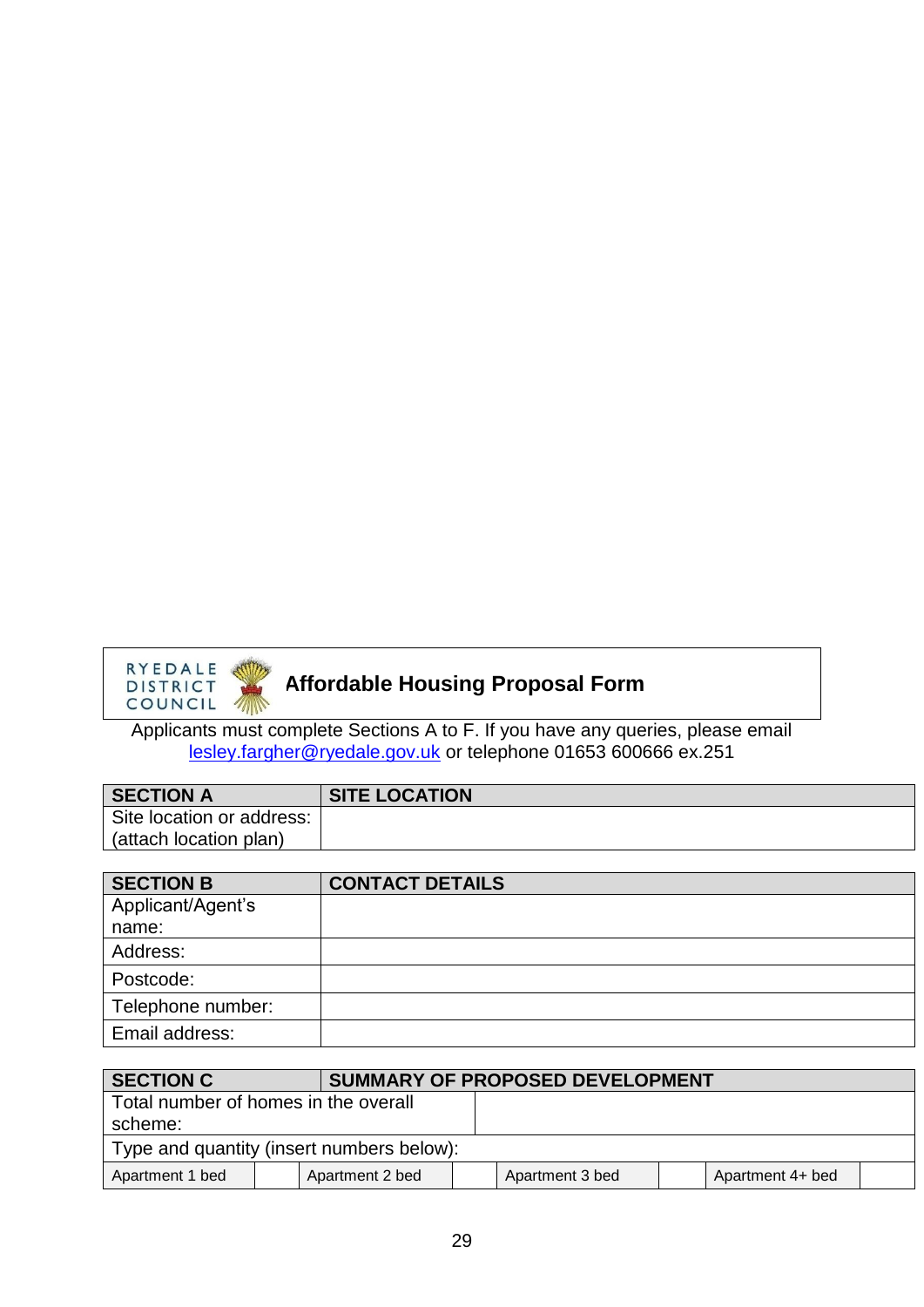| Bungalow 1 bed | Bungalow 2 bed | Bungalow 3 bed | Bungalow 4 + bed |  |
|----------------|----------------|----------------|------------------|--|
| House 1 bed    | House 2 bed    | House 3 bed    | House 4+ bed     |  |

| <b>SECTION D</b>                                 |            | <b>SUMMARY OF AFFORDABLE HOUSING</b> |                          |                              |  |
|--------------------------------------------------|------------|--------------------------------------|--------------------------|------------------------------|--|
| Total number                                     | Percentage |                                      |                          | Percentage                   |  |
| of affordable                                    |            | of total                             |                          | for                          |  |
| homes:                                           |            | scheme:                              |                          | commuted                     |  |
|                                                  |            |                                      |                          | sum:                         |  |
| No. of Social Rent/Affordable Rent<br>(if known) |            |                                      | Discount Sale (if known) | No. of Intermediate tenure - |  |
| Apartment 1 bed                                  |            |                                      | Apartment 1 bed          |                              |  |
| Apartment 2 bed                                  |            |                                      | Apartment 2 bed          |                              |  |
| House 1 bed                                      |            |                                      | House 1 bed              |                              |  |
| House 2 bed                                      |            |                                      | House 2 bed              |                              |  |
| House 3 bed                                      |            |                                      | House 3 bed              |                              |  |
| House 4+ bed                                     |            |                                      | House 4+ bed             |                              |  |
| Bungalow 1 bed                                   |            |                                      | Bungalow 1 bed           |                              |  |
| Bungalow 2 bed                                   |            |                                      | Bungalow 2 bed           |                              |  |

| <b>SECTION E</b>                                                                                                            |                                                       |    | SUMMARY OF TERMS AGREED WITH THE REGISTERED<br><b>PROVIDER</b>                                                                                  |                                                              |           |         |                                                        |
|-----------------------------------------------------------------------------------------------------------------------------|-------------------------------------------------------|----|-------------------------------------------------------------------------------------------------------------------------------------------------|--------------------------------------------------------------|-----------|---------|--------------------------------------------------------|
| Name of Registered<br>Provider and contact<br>details:                                                                      |                                                       |    |                                                                                                                                                 |                                                              |           |         |                                                        |
| Address of                                                                                                                  | <b>Registered Provider:</b>                           |    |                                                                                                                                                 |                                                              |           |         |                                                        |
|                                                                                                                             |                                                       |    | Please tick the appropriate box to confirm the following:                                                                                       |                                                              |           |         |                                                        |
| agreed                                                                                                                      | Heads of Terms of S106                                |    | <b>YES</b>                                                                                                                                      |                                                              | <b>NO</b> |         |                                                        |
| <b>SECTION F</b>                                                                                                            |                                                       |    | DEVELOPMENT CHECKLIST AND CONFIRMATION                                                                                                          |                                                              |           |         |                                                        |
| Please tick the boxes to confirm you are supplying the following information to enable your<br>application to be validated: |                                                       |    |                                                                                                                                                 |                                                              |           |         |                                                        |
|                                                                                                                             | A location plan outlining the site in red is enclosed |    |                                                                                                                                                 |                                                              |           |         |                                                        |
|                                                                                                                             |                                                       |    | An appropriately coloured up block plan (colours indicated above), clearly identifying<br>affordable units by tenure, size and type is enclosed |                                                              |           |         |                                                        |
|                                                                                                                             |                                                       |    | Sections A to F of this form are completed and signed below                                                                                     |                                                              |           |         |                                                        |
|                                                                                                                             |                                                       |    | The size and transfer prices of the affordable units accord with the schedule below                                                             |                                                              |           |         |                                                        |
| Unit Type*:                                                                                                                 |                                                       |    | Size Sqm<br>(minimum)<br><b>GIFA</b>                                                                                                            | Social<br>Rent/Affordable<br><b>Rent (Transfer</b><br>Value) |           |         | Intermediate<br>Tenure - Discount<br>Sale (Sale Value) |
| Apartment 1 bed 2 Person                                                                                                    |                                                       | 50 | £45,000                                                                                                                                         |                                                              |           | £52,065 |                                                        |
| Apartment 2 bed 3 Person                                                                                                    |                                                       |    | 61                                                                                                                                              | £54,900                                                      |           |         | £68,233                                                |
| Apartment 2 bed 4 Person                                                                                                    |                                                       |    | 70                                                                                                                                              | £63,000                                                      |           |         | £68,233                                                |
| House 1 bed 2 Person                                                                                                        |                                                       |    | 58                                                                                                                                              | £52,200                                                      |           |         | £83,183                                                |